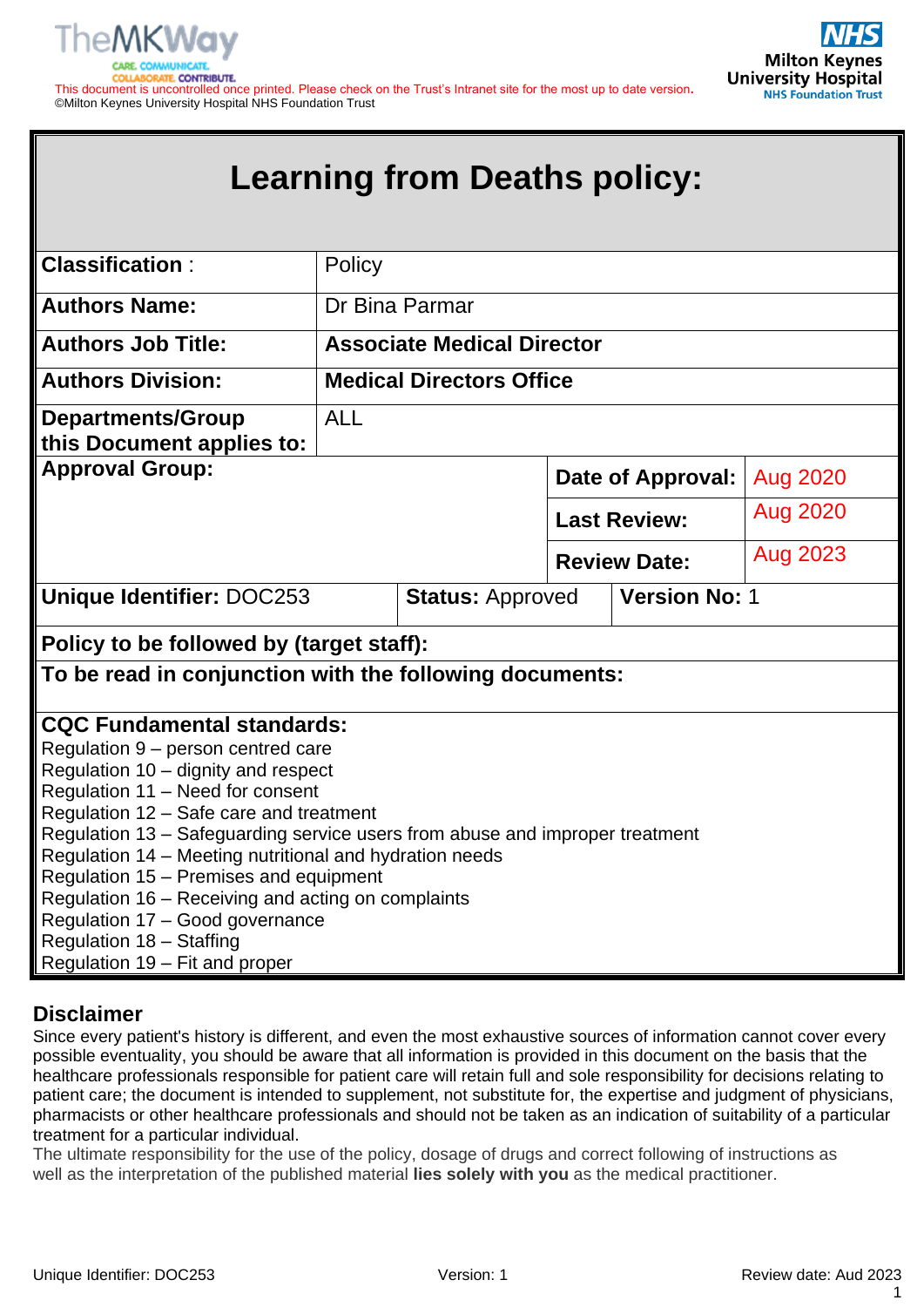

**CARE** 

This document is uncontrolled once printed. Please check on the Trust's Intranet site for the most up to date version**.** ©Milton Keynes University Hospital NHS Foundation Trust

| <b>Index</b>                                                                      |    |
|-----------------------------------------------------------------------------------|----|
|                                                                                   |    |
|                                                                                   |    |
|                                                                                   |    |
|                                                                                   |    |
|                                                                                   |    |
|                                                                                   |    |
|                                                                                   |    |
|                                                                                   |    |
| 9. Review methodology & Reviewing outputs from review and investigation to inform |    |
|                                                                                   | 16 |
|                                                                                   |    |
|                                                                                   |    |
|                                                                                   |    |
|                                                                                   |    |
|                                                                                   | 25 |
|                                                                                   |    |
|                                                                                   | 27 |
|                                                                                   |    |
|                                                                                   |    |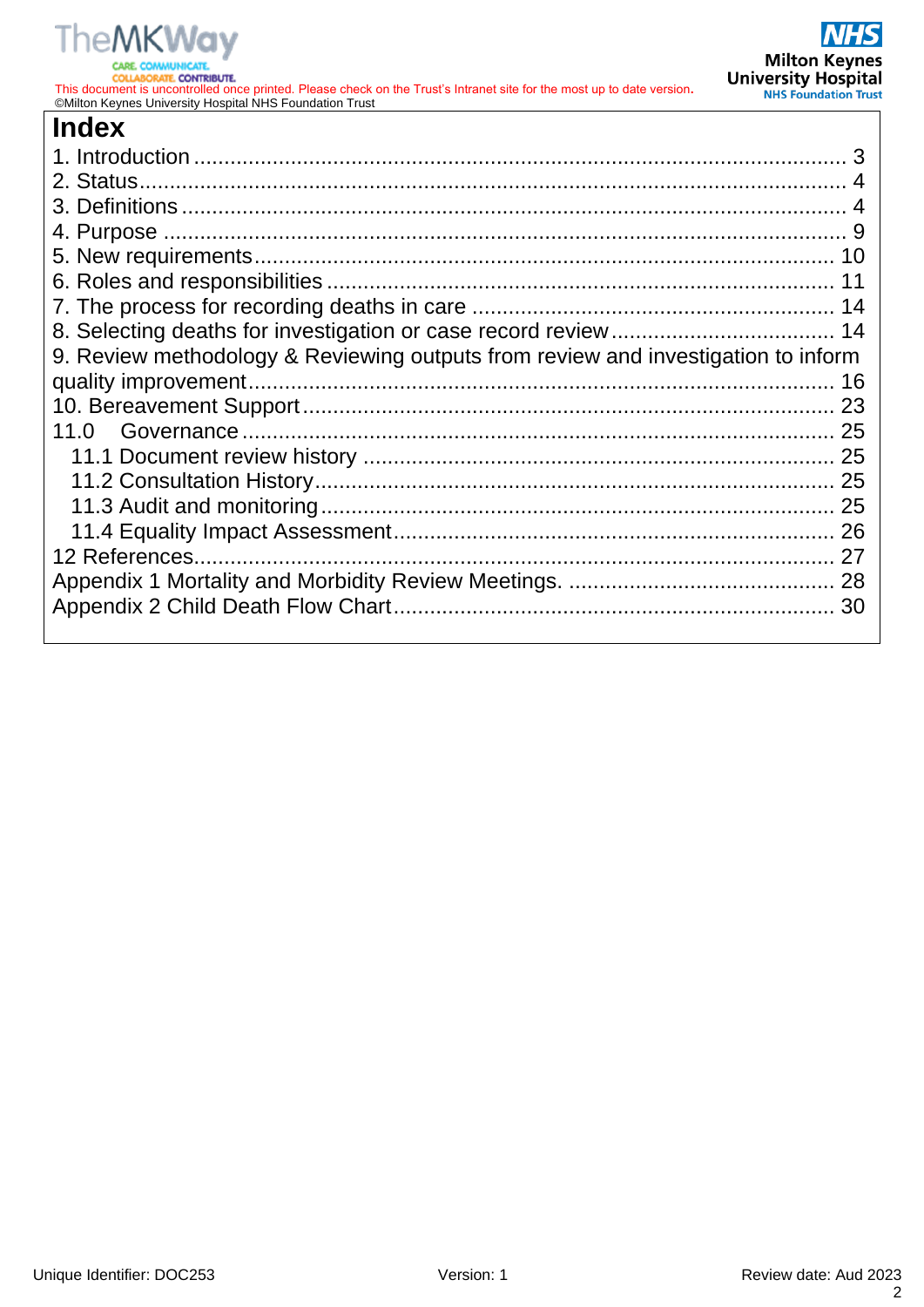

# **1. Introduction**

The National Guidance on Learning from Deaths (March 2017) has driven a national endeavour to improve and further strengthen systems of mortality case review with emphasis on learning. At Milton Keynes NHS Foundation Trust, this has involved the strengthening of governance processes, skills and training in case review, with defined data collection and reporting to Board level.

It has been acknowledged that risk-adjusted mortality statistics including Hospital Standardised Mortality Ratio (HSMR) and Summary Hospital-level Mortality Indicator (SHMI) do not accurately reflect quality of care and that case note review is an important method to identify area where care may be improved, or learned from. It is essential that problems of care are identified, and actions taken to prevent reoccurrences, and that families are well supported in the process.

Within Milton Keynes Hospital NHS Foundation Trust, there is an expectation that all deaths should be reviewed by the Medical Examiner Body. Trust wide case note review, mortality monitoring and the management of mortality alerts are undertaken by the Mortality Monitoring Group (MRG). Medical examiners provide a three layer of scrutiny on all deaths at MKUH. Any mortality alerts identified through routine monitoring of published statistics and local benchmarking are also taken to the MRG where required actions are identified.

The role of the MRG is to establish if there are any factors that may have contributed to individual deaths or an increase in mortality within a specific area. The remit of the MRG is to identify areas where there may be an underlying problem that affects patient care, and to help pinpoint shortfalls in the management or care of particular patients via escalation of concerns to the risk team. In such cases a serious incident investigation is considered.

This policy describes the specific processes in the Trust to fully comply with the Learning from Deaths framework and is additional to and complements local service mortality monitoring processes and other work undertaken by the MRG. It is anticipated that by adherence to the policy we will help achieve greater understanding of factors contributing to death, increased collaboration with the care groups, a greater degree of reflection on cases that have not proceeded according to plan, and better timely escalation of concerns to the risk and other teams. The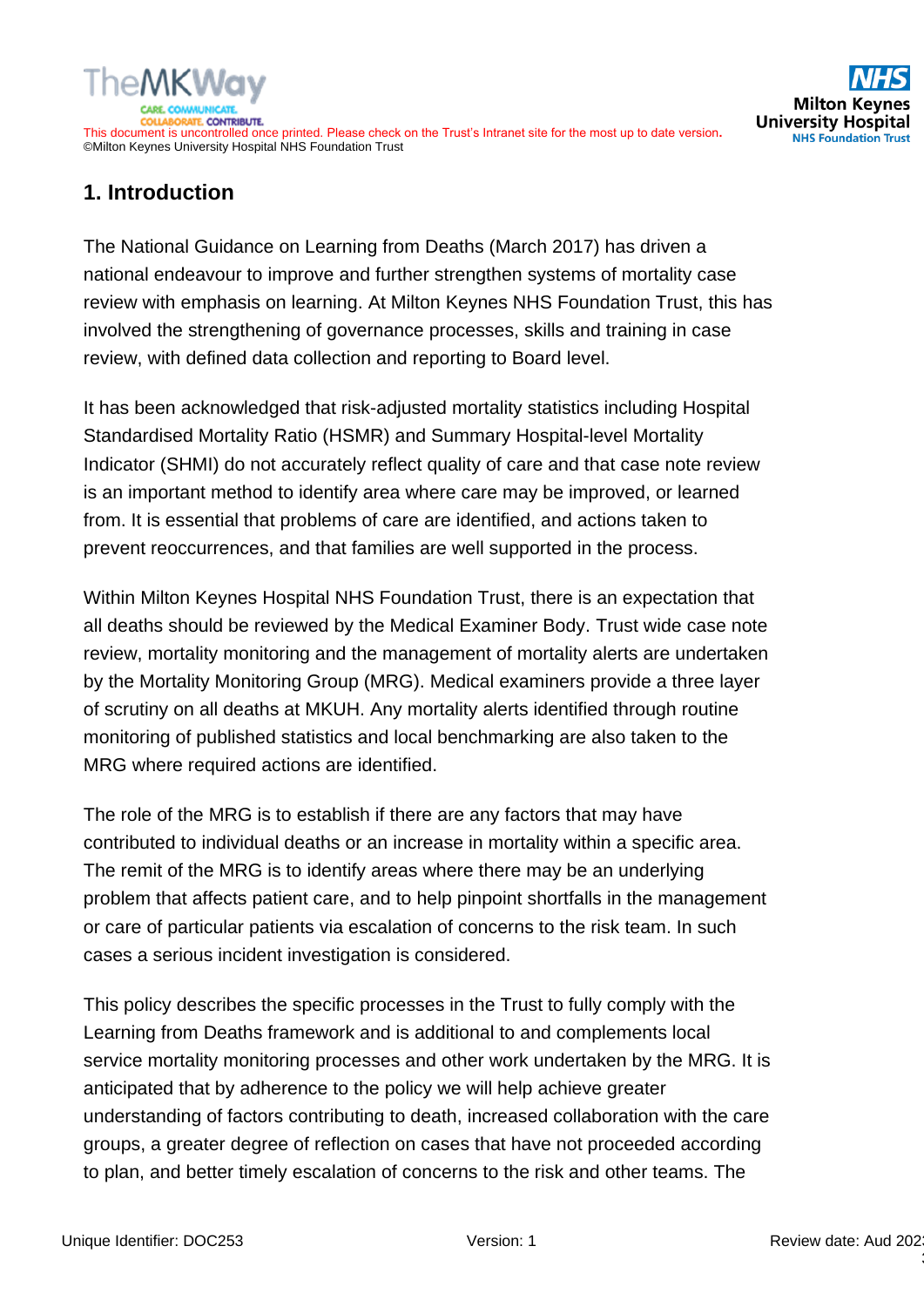

policy will also support the identification of points of learning and also help support families with questions or concerns following death.

# **2. Status**

This document is part of the Milton Keynes NHS Foundation Trust policies and is applicable to all staff.

The purpose of the Learning from Deaths Policy is to describe the process by which all deaths in care are identified, reported and investigated. The purpose of reviews and investigations of deaths which problems in care might have contributed to is to learn in order to prevent recurrence.

The purpose of this policy is to outline processes necessary to support the aims and ambitions of the Learning from Deaths framework (March 2017), and demonstrate how the Trust responds to, and learns from, deaths of patients under its management and care.

# **3. Definitions**

The *National Guidance on Learning from Deaths* includes a number of terms. These are defined below.

# **Alert**

Data indicates that outcomes are significantly different to expected and therefore investigation is required to determine the cause of this difference.

# **Diagnosis group**

Each diagnosis group is made up of one or more ICD10 diagnosis codes. A patient's diagnosis group is assigned from the primary diagnosis, usually from the first episode.

# **Procedure group**

Each procedure group is made up of one or more Operations and Procedures Classifcation in Surgery (OPCS) procedure codes. A patient's procedure group is assigned from the dominant procedure in the patient's spell of care.

4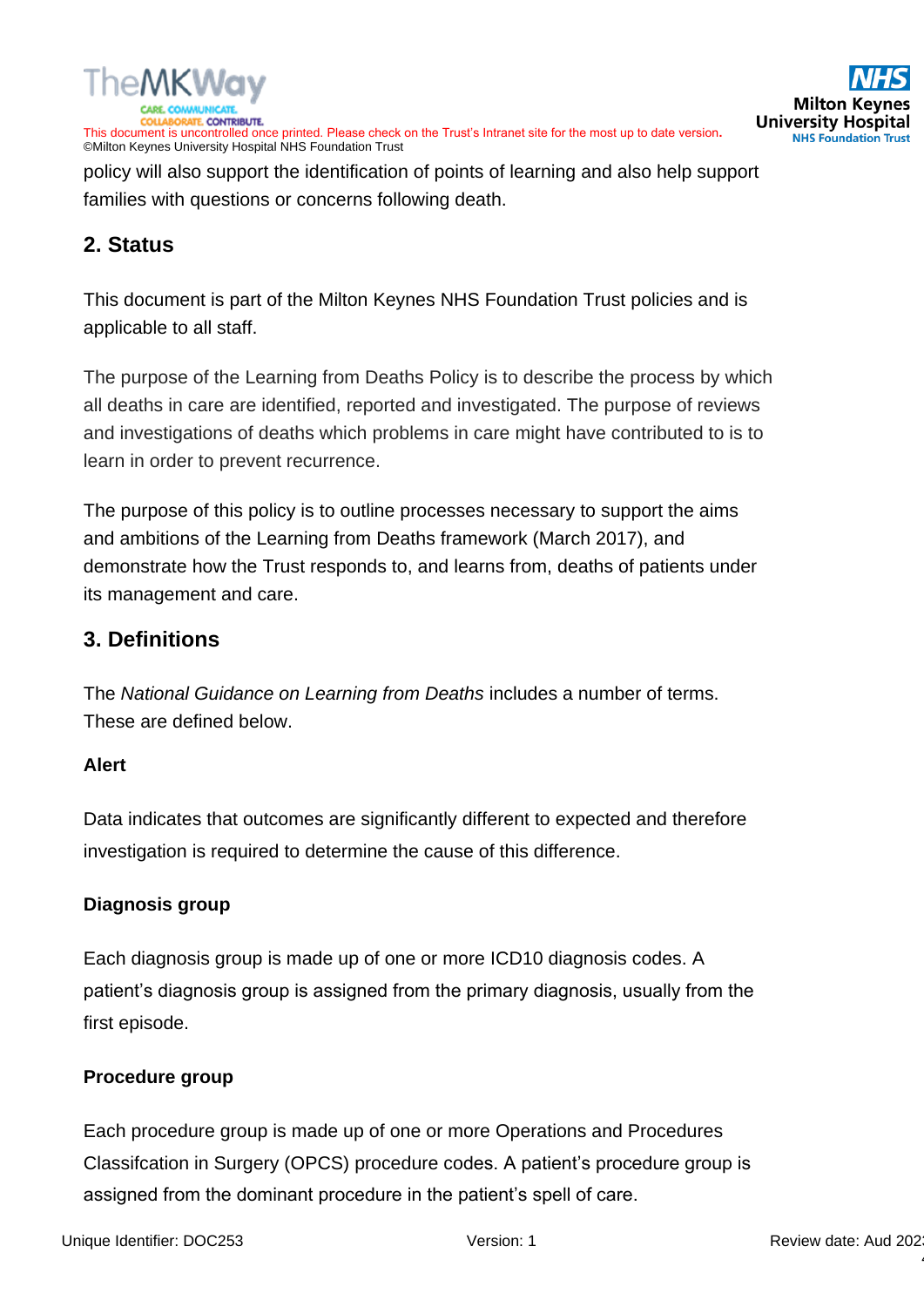

#### ©Milton Keynes University Hospital NHS Foundation Trust **Hospital standardised mortality ratio (HSMR)**

TheMKW

ORATE CONTRIBUTE.

The ratio of the observed number of inpatient deaths to the expected number of inpatient deaths, for conditions accounting for approximately 80% of inpatient mortality. Summary hospital-level mortality indicator (SHMI) - the ratio between the actual number of patients who die following hospitalisation at the trust and the number that would be expected to die on the basis of average England figures, given the characteristics of the patients treated there.

# **Standardised Hospital Mortality Indicator (SHMI)**

The Standardised Hospital Mortality Indicator (SHMI) is the ratio between the observed number of patients who die following hospitalisation at the trust and the number that would be expected to die on the basis of average England figures, given the characteristics of the patients treated there. The SHMI includes deaths which occurred in hospital or within 30 days (inclusive) of discharge. If the patient is treated by another trust within 30 days of discharge, their death is attributed to the last non-specialist acute trust to treat them. The figures are calculated using administrative data supplied by trusts, Hospital Episode Statistics (HES) data linked to Office for National Statistics (ONS) death registrations data. A three-year dataset is used to create the risk-adjusted models and a one-year dataset is used to score the SHMI and to calculate the contextual indicators that are presented alongside.

The expected number of deaths is calculated from statistical models derived to estimate the risk of mortality based on the characteristics of the patients and adjusts for the mix of patients in terms of case-mix, age, gender, method and month of admission, year index, Charlson Comorbidity Index and diagnosis grouping. Actual deaths can then be expressed as a percentage of 'expected', case mix, and to provide a result that is easy to understand: A score higher than 100 per cent suggests more deaths than expected.

# **Structured Judgement Review (SJR)**

A standardised approach to clinical-judgement based case record review.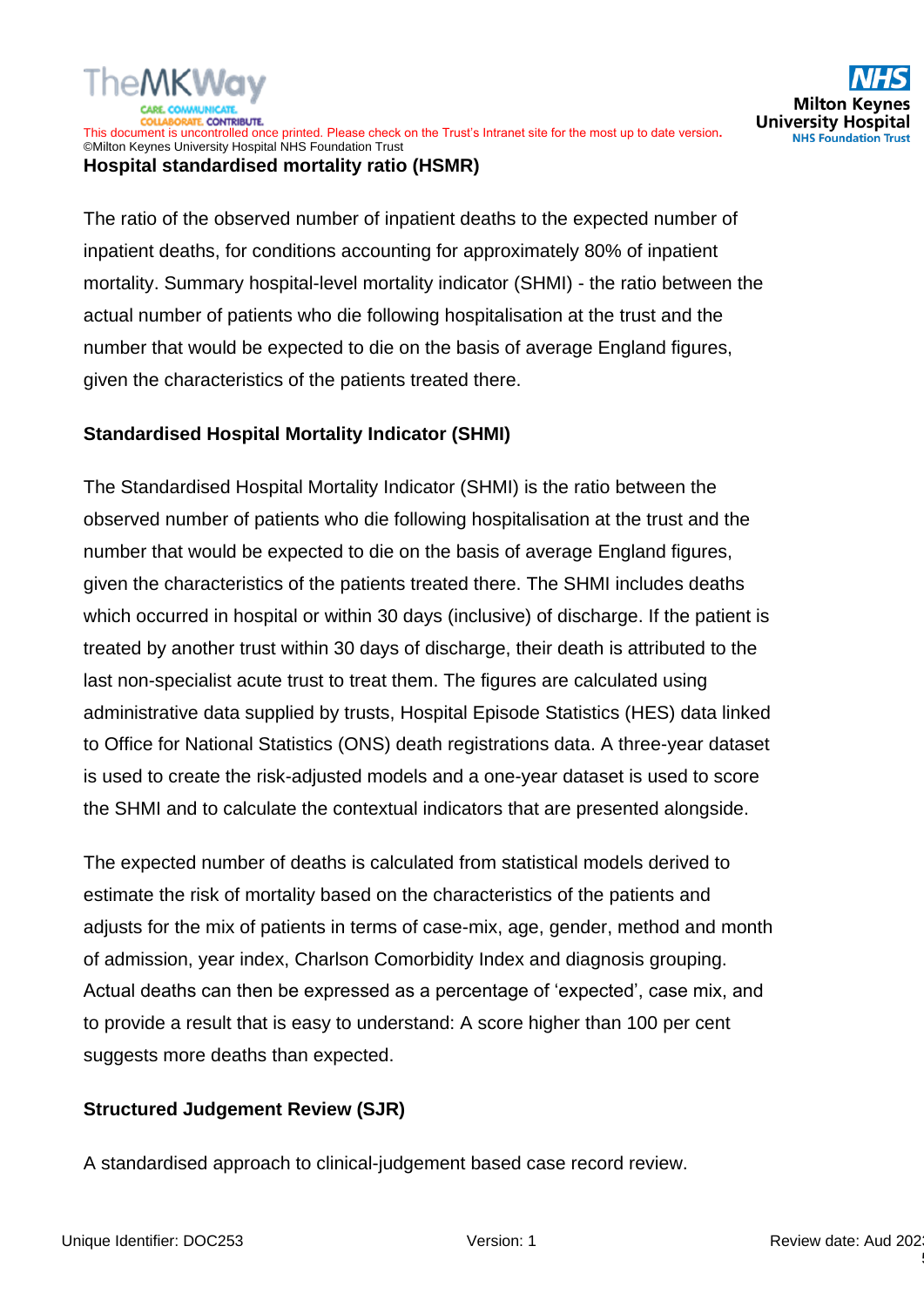

**Learning Disability Mortality Review Programme (LeDeR)**

Aims to make improvements to the lives of people with learning disabilities. It clarifies any potentially modifiable factors associated with a person's death and works to ensure that these are not repeated elsewhere.

## **Death certification**

The process of certifying, recording and registering death, the causes of death and any concerns about the care provided. This process includes identifying deaths for referral to the coroner.

## **Medical Examiners**

Medical examiners are senior medical doctors who are contracted for a number of sessions a week to undertake medical examiner duties, outside of their usual clinical duties. They are trained in the legal and clinical elements of death certification processes.

#### **Case record review**

A structured desktop review of a case record/note, carried out by clinicians and other professionals directly involved in patient's care pathway, to determine whether there were any problems in the care provided to a patient. Case record review is undertaken routinely to learn and improve in the absence of any particular concerns about care. This is because it can help find problems where there is no initial suggestion anything has gone wrong. It can also be done where concerns exist, such as when bereaved families or staff raise concerns about care.

# **Mortality review**

A systematic exercise to review a series of individual case records using a structured or semi-structured methodology to identify any problems in care and to draw learning or conclusions to inform any further action that is needed to improve care within a setting or for a particular group of patients.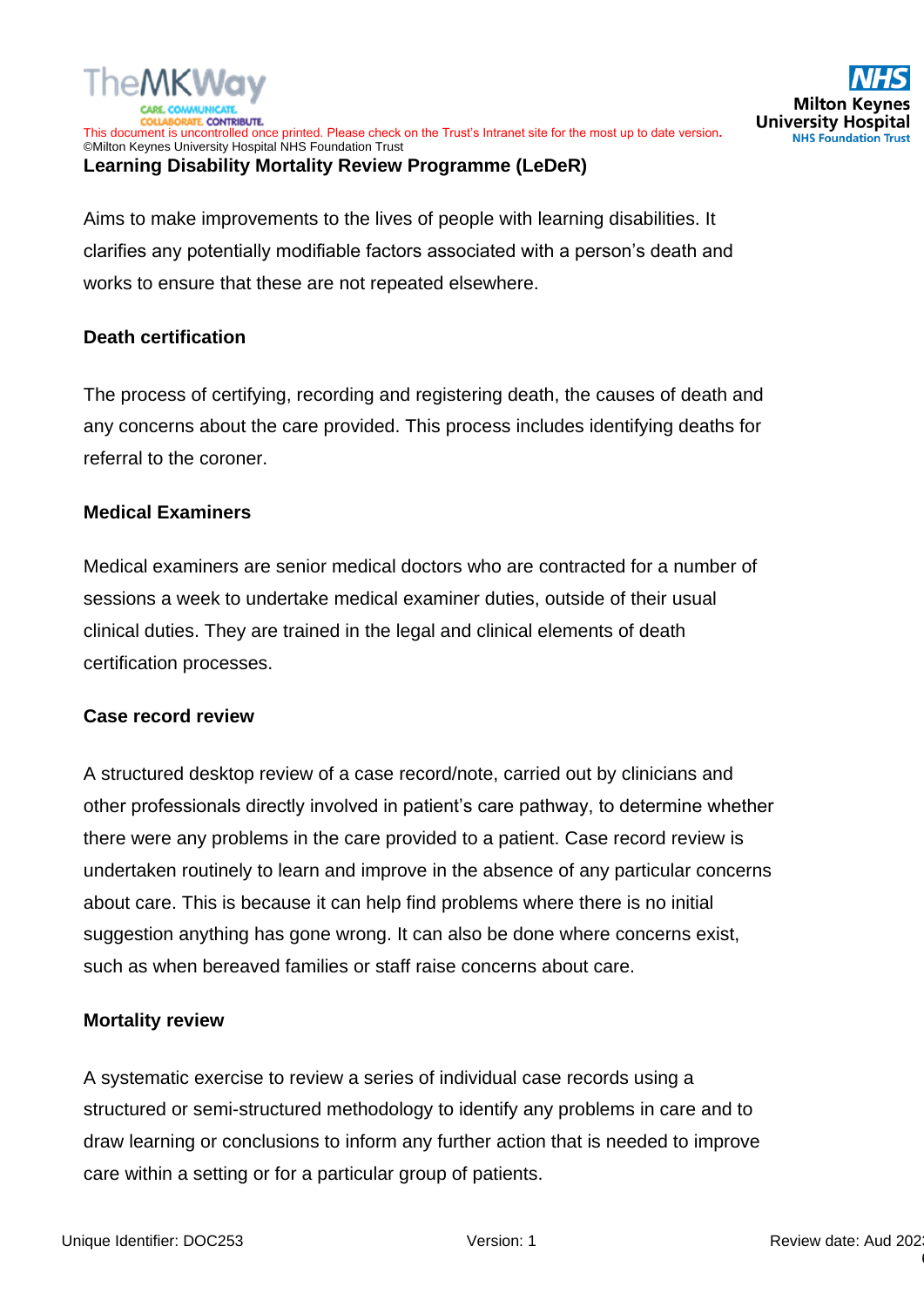#### **Serious Incident**

Serious Incidents in healthcare are adverse events, where the consequences to patients, families and carers, staff or organisations are so significant, or the potential for learning is so great, that a heightened level of response is justified. Serious Incidents include acts or omissions in care that result in unexpected or avoidable death, unexpected or avoidable injury resulting in serious harm – including those where the injury required treatment to prevent death or serious harm – abuse, Never Events, incidents that prevent (or threaten to prevent) an organisation's ability to continue to deliver an acceptable quality of healthcare services, and incidents that cause widespread public concern resulting in a loss of confidence in healthcare services.

# **Investigation**

A systematic analysis of what happened, how it happened and why, usually following an adverse event when significant concerns exist about the care provided. Investigations draw on evidence, including physical evidence, witness accounts, organisational policies, procedures, guidance, good practice and observation, to identify problems in care or service delivery that preceded an incident and to understand how and why those problems occurred. The process aims to identify what may need to change in service provision or care delivery to reduce the risk of similar events in the future. Investigation can be triggered by, and follow, case record review, or may be initiated without a case record review happening first.

# **Death due to a problem in care**

A death that has been clinically assessed using a recognised method of case record review, where the reviewers feel that the death is more likely than not to have resulted from problems in care delivery/service provision. (Note, this is not a legal term and is not the same as cause of death'). The term 'avoidable mortality' should not be used, as this has a specific meaning in public health that is distinct from 'death due to problems in care'.

**Milton Ko** 

**University Hospital NHS Foundation Trust** 

7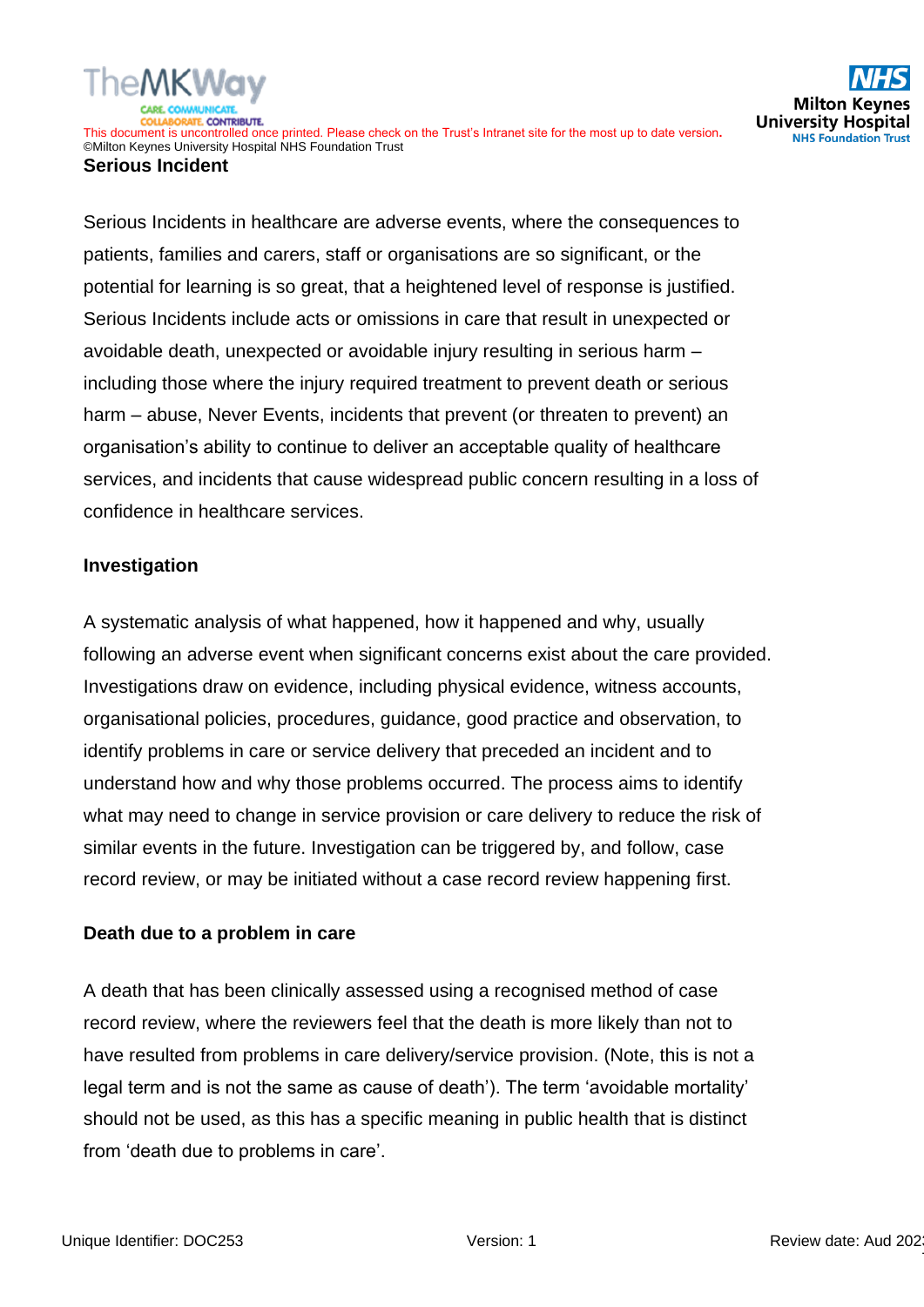



## **Death Classification:**

- Score 1 Definitely avoidable
- Score 2 Strong evidence of avoidability
- Score 3 Probably avoidable (more than 50:50)
- Score 4 Possibly avoidable but not very likely (less than 50:50)
- Score 5 Slight evidence of avoidability
- Score 6 Definitely not avoidable

## **Quality improvement**

A systematic approach to achieving better patient outcomes and system performance by using defined change methodologies and strategies to alter provider behaviour, systems, processes and/or structures.

## **Patient safety incident**

A patient safety incident is any unintended or unexpected incident which could have led or did lead to harm for one or more patients receiving NHS care.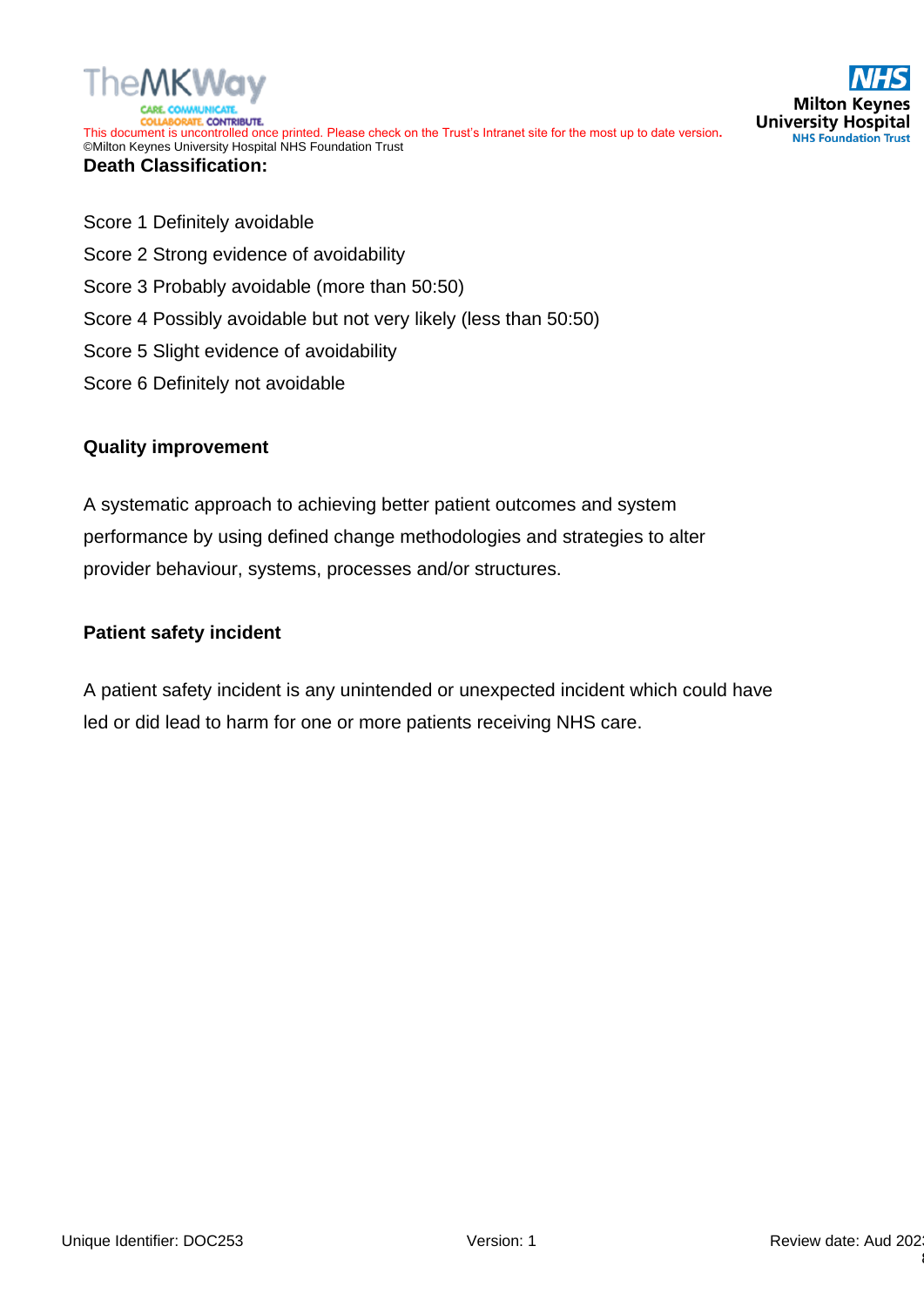

# **4. Purpose**

Milton Keynes Hospital will implement the requirements outlined in the Learning from Deaths framework as part of the organisation's existing procedures to learn and continually improve the quality of care provided to all patients.

This policy sets out the procedures for identifying, recording, reviewing and investigating the deaths of people in the care of Milton Keynes Hospital.

It describes how Milton Keynes Hospital will support people who have been bereaved by a death at the Trust, and also how those people should expect to be informed about and involved in any further action taken to review and/or investigate the death. It also describes how the Trust supports staff who may be affected by the death of someone in the Trust's care.

It sets out how the Trust will seek to learn from the care provided to patients who die, as part of its work to continually improve the quality of care it provides to all its patient.

This policy should be read in line with:

- Incident Reporting Policy and Procedure
- Complaints and Patient Advise and Liason Service Policy
- Risk Management Policy
- Being Open Policy
- Bereavement Policy (including after death care)
- Maternal Deaths Reporting- MBRRACE (MAT022)
- Perinatal Mortality Tool
- Managing the death of a child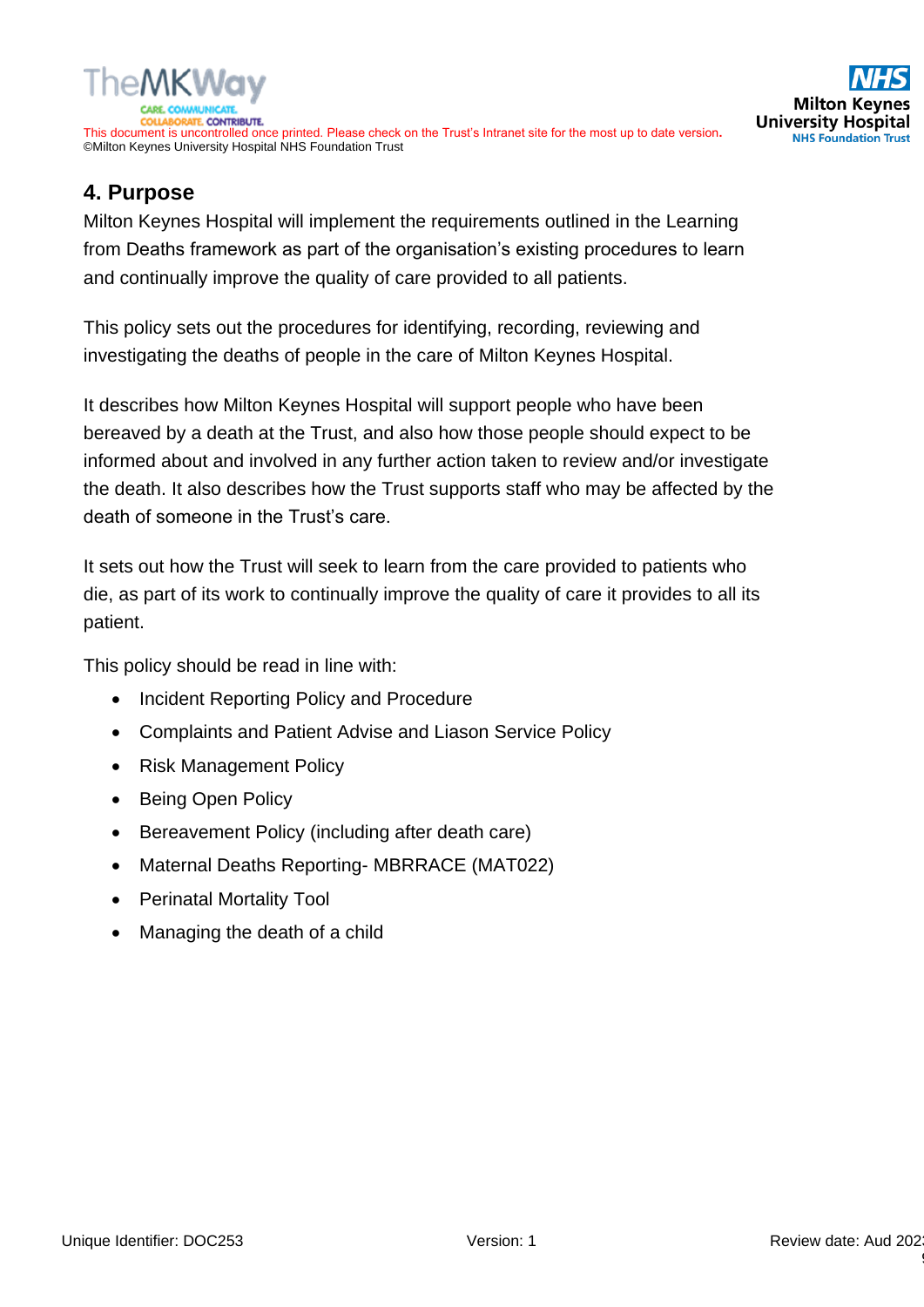

# **5. New requirements**

There is a national requirement to collect data on deaths as set out in the National Medical Examiner – Quarterly Data Submission Requirements Collect specific information every quarter on:

- the total number of inpatient deaths in an organisation's care<sup>1</sup>
- the number of deaths the trust has subjected to case record review (desktop review of case notes using a structured method) (NB: information relating to deaths reviewed using different methodologies – for example, inpatient adult deaths, child deaths, deaths of patient with learning disabilities – may be separated in the report to provide distinction/clarity where required)
- the number of deaths investigated under the Serious Incident framework (and declared as Serious Incidents)
- of those deaths subject to case record review or investigated, estimates of how many deaths were more likely than not to be due to problems in care
- the themes and issues identified from review and investigation, including examples of good practice
- how the findings from reviews and investigations have been used to inform and support quality improvement activity and any other actions taken, and progress in implementation.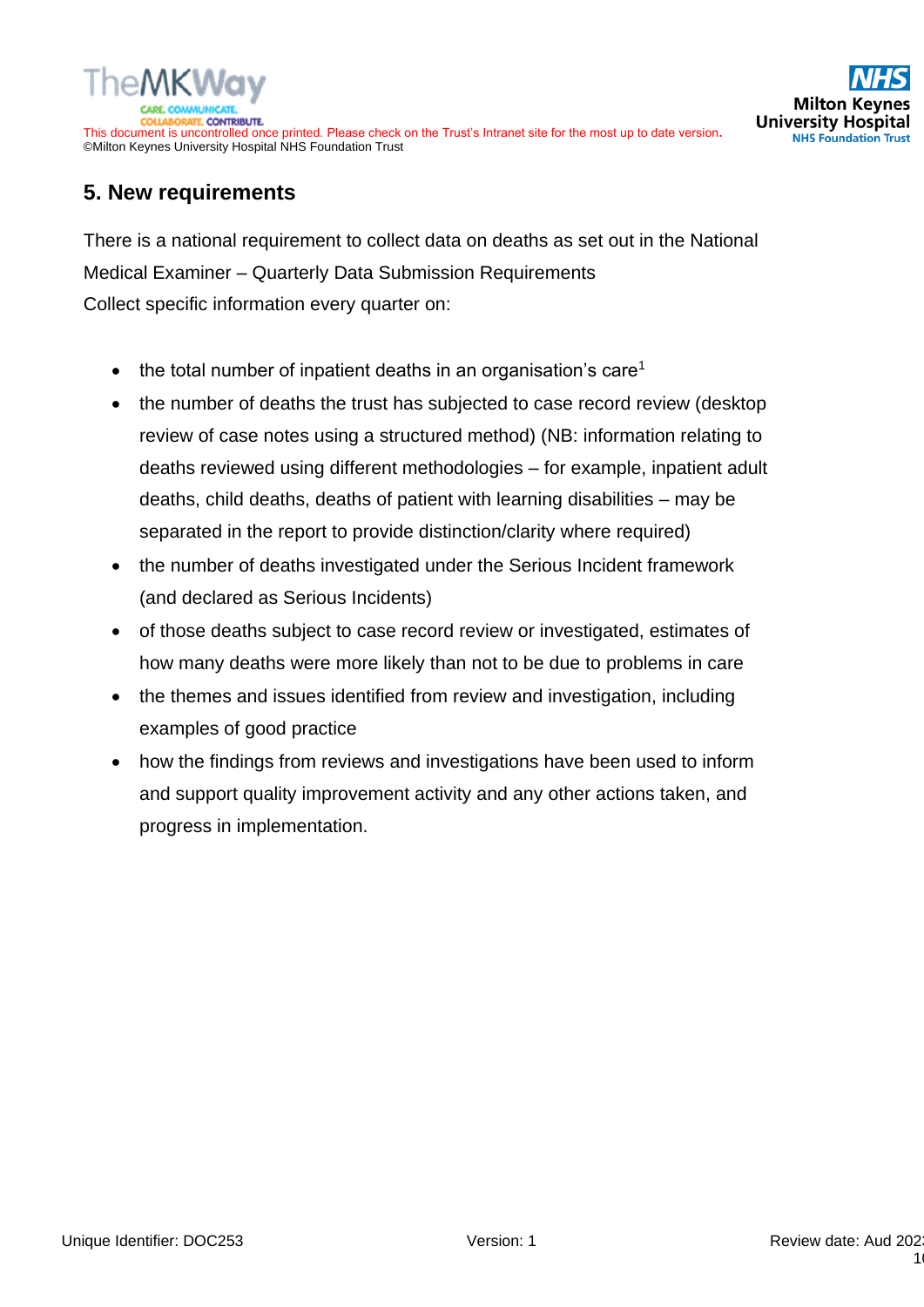

# **6. Roles and responsibilities**

This section describes the specific responsibilities of key individuals and of relevant committees under this policy.

Roles and responsibilities for incident management, complaints handling and Serious Incident management, other processes are detailed in relevant policies mentioned above.

| <b>Role</b>                 | <b>Responsibilities</b>                                                                                                                                                                                                                                                                                                                                                                                                                                                                                                                                                                                                                                                                                                                                                                |
|-----------------------------|----------------------------------------------------------------------------------------------------------------------------------------------------------------------------------------------------------------------------------------------------------------------------------------------------------------------------------------------------------------------------------------------------------------------------------------------------------------------------------------------------------------------------------------------------------------------------------------------------------------------------------------------------------------------------------------------------------------------------------------------------------------------------------------|
| Chief executive             | This individual has overall responsibility and final<br>accountability for ensuring that the Trust has<br>appropriate mortality review procedures in place;<br>and that the Trust works to best practice as<br>defined by relevant regulatory bodies.                                                                                                                                                                                                                                                                                                                                                                                                                                                                                                                                  |
| <b>Medical director</b>     | This individual is the executive lead with a key<br>role in ensuring learning from problems of<br>healthcare identified through reviewing or<br>investigating deaths. They are responsible for<br>ensuring the organisation has robust processes<br>with focus on learning by providing challenge and<br>support. They are responsible for ensuring<br>quality improvement is at the centre of these<br>processes and that the Trust publishes a fair and<br>accurate reflection of achievements and<br>challenges.                                                                                                                                                                                                                                                                    |
| <b>Risk Management Team</b> | The risk team is responsible for discussing and<br>documenting investigations directed as a result<br>of concerns raised by case note review. Case<br>note review processes are therefore aligned to<br>other Trust risk management processes including<br>Serious Incident declaration processes. There is<br>a need to ensure all adverse incidents identified<br>are recorded on DATIX and all moderate and<br>severe harm incidents following Duty of Candour<br>expectations.<br>These individuals are responsible for monitoring<br>raw mortality and casenote review data and<br>provides operational support with mortality<br>governance processes from case identification,<br>to review, identification of learning, and<br>dissemination of outcomes to individuals, teams |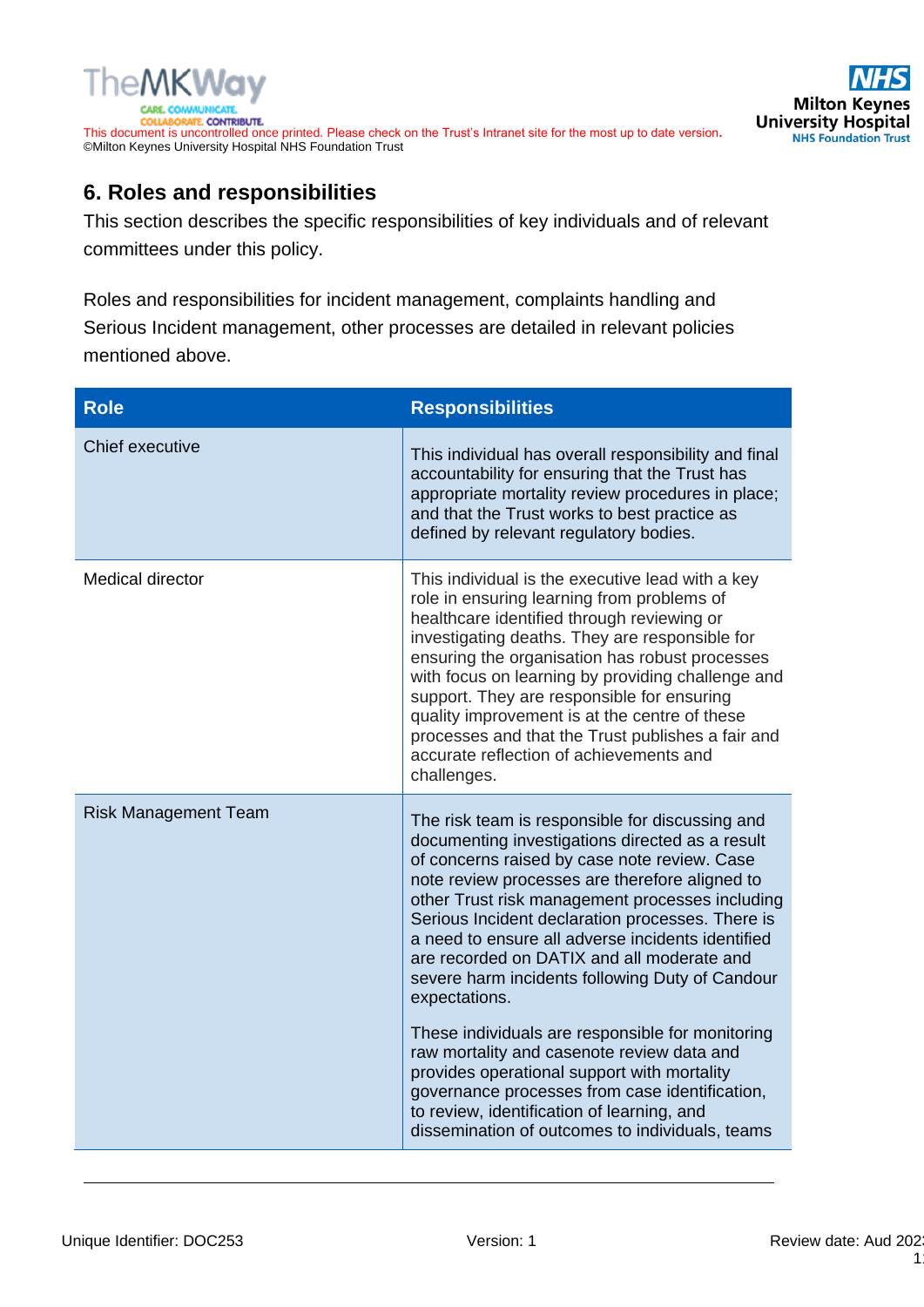

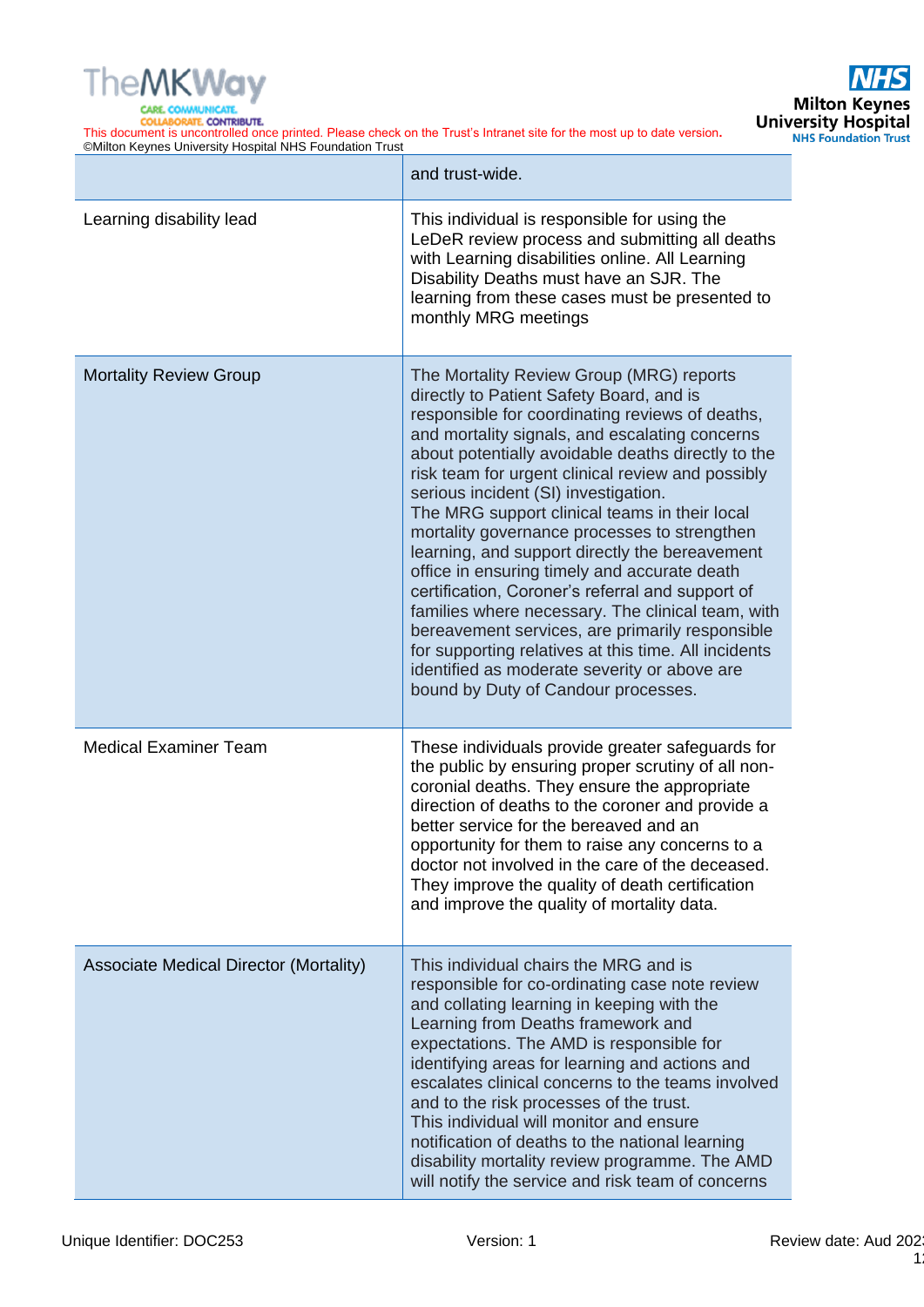



> raised by families in order to promote better support and timely investigation /explanation. Is responsible for statutory reporting in line with national policy including annual Quality Account

\* The board is required to ensure that its organisation has a board-level leader acting as patient safety director to take responsibility for the learning from deaths agenda. This section should specify which post-holder has this remit.

| <b>Committee</b>              | <b>Responsibilities</b>                                                                                                                                                                                                                                    |
|-------------------------------|------------------------------------------------------------------------------------------------------------------------------------------------------------------------------------------------------------------------------------------------------------|
| <b>Trust board</b>            | The National Guidance on Learning from<br>Deaths places particular responsibilities on<br>boards, as well as reminding them of their<br>existing duties. Organisations must refer to<br>Annex A of the National Guidance on<br><b>Learning from Deaths</b> |
| <b>Mortality Review Group</b> | Mortality Review Group monitors and reviews<br>information associated with the wider remit of<br>mortalities and monitors departmental reports<br>and data in respect to mortality.                                                                        |
| <b>Patient Safety Board</b>   | Receives escalation report from MRG and<br>provides oversight and scrutiny, acts as a<br>dissemination point for any learning and /or<br>recommends additional work streams. This<br>board feeds up to Management Board/<br><b>Clinical Quality Board</b>  |
| Serious Incident Review Group | Review of all moderate incidents and /or 72hr<br>reports relating to mortality & morbidity to<br>determine if they meet serious incident<br>criteria and to help identify learning                                                                         |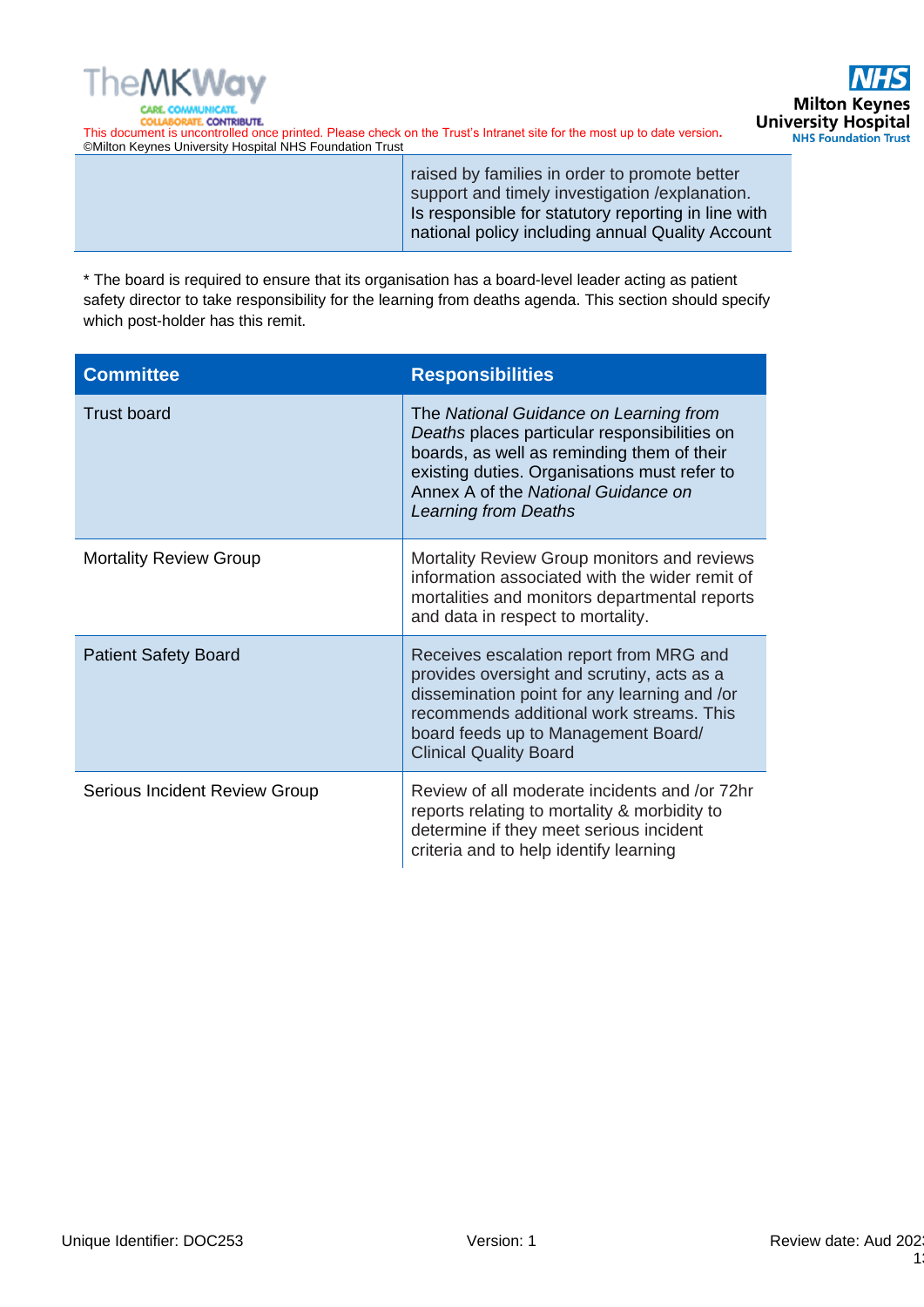

# **7. The process for recording deaths in care**

MKUH has access to Hospital Episode Statistics (HES) data and the Spine. NHS Digital is available within the organisation, these should be effective systems for capturing robust data on patient deaths.

All deaths recorded on bespoke database. The Trust will has purchased a Mortality Platform which will align and allow for centralised collection of data.

- The process for recording deaths notified to the trust from other sources (for example, other care providers, coroners, families, etc).
- The process for informing the coroner including at time of death and when this is a late report following a review which has identified possible problems in care.

All investigations are logged on the mortality database with a unique reference number. All reviews associated with the investigation are tagged to this reference number. The MRG receives service level mortality reviews and summaries of mortality meetings and use these data to develop greater understanding of quality and outcomes across the organisation. Issues identified by case note review are fed directly to the service governance lead for inclusion in their mortality reviews and discussions. Service level reviews which are shared with or available to MRG are logged on the mortality database with the unique identifier and collated alongside independent review.

# **8. Selecting deaths for investigation or case record review**

In order to gain oversight of Trust care processes Medical Examiners carry out independent case note review of all deaths. This is in addition to, and feeds into, service lead mortality monitoring processes. All deaths are identified by Bereavement Services and confirmed by Information team data.

The Trust undertakes full case record review of the following categories of deaths:

- All deaths where bereaved families and carers, or staff, have raised a significant concern about the quality of care provision;
- All in-patient and community deaths of those with learning disabilities and current mental health diagnoses;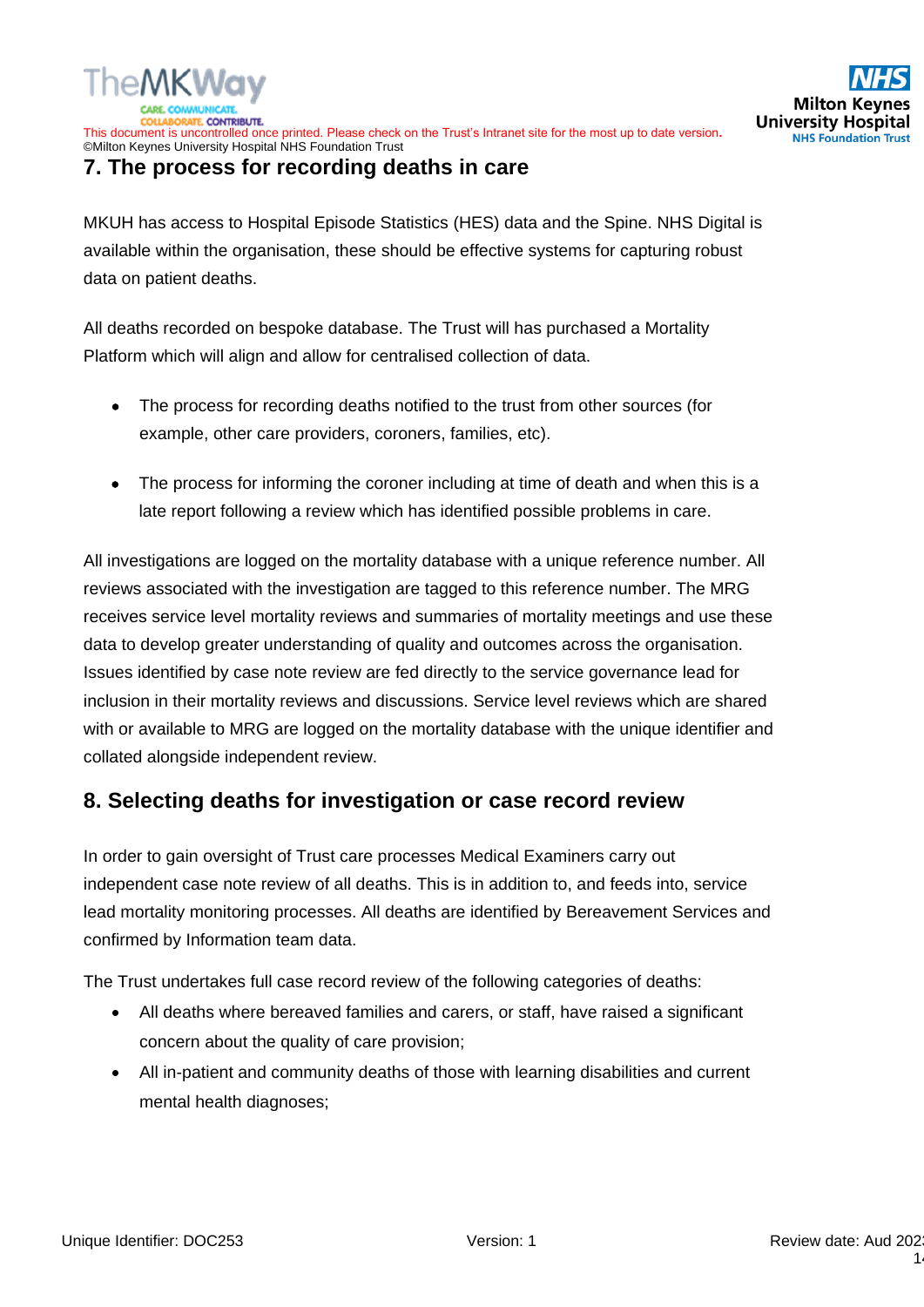- All deaths in a speciality, diagnosis or procedure group where an 'alert' has been identified, either internally or externally. Internal alerts may be generated through local analysis of risk-adjusted mortality data such as the SHMI or HSMR, or through other internal governance processes such as national clinical audits, or analysis of incidents/risk, complaints and inquest data. External alerts may be received from the CQC, national clinical audit projects, the Dr Foster Unit at Imperial or other stakeholders/regulators;
- All deaths in areas where people are not expected to die, for example in all patients following elective admission;
- Deaths where learning may inform the Trust's existing or planned improvement work.
- A further sample of other deaths that do not fit the identified categories, so that providers can take an overview of where learning and improvement is needed most overall; this does not have to be a random sample, and could use practical sampling strategies such as taking a selection of deaths from each weekday.
- Deaths considered as being a priority for an SJR

As described in the national requirements, the following categories will trigger an SJR:

- Complaints: where quality of care issues have been highlighted involving the death of a patient
- Learning disabilities
- Severe mental health
- Paediatric deaths
- Alerts: where the Trust considers there is cause for concern in specific services areas
- Safety incidents: where significant concerns regarding quality of care have been identified within a reported incident
- Concerns: raised from screening tool/Medical Examiner
- Stillbirth/Neonatal or a maternal death: these deaths are reviewed using the
- Perinatal mortality review tool

**Milton Ke** 

**NHS Foundation Trust**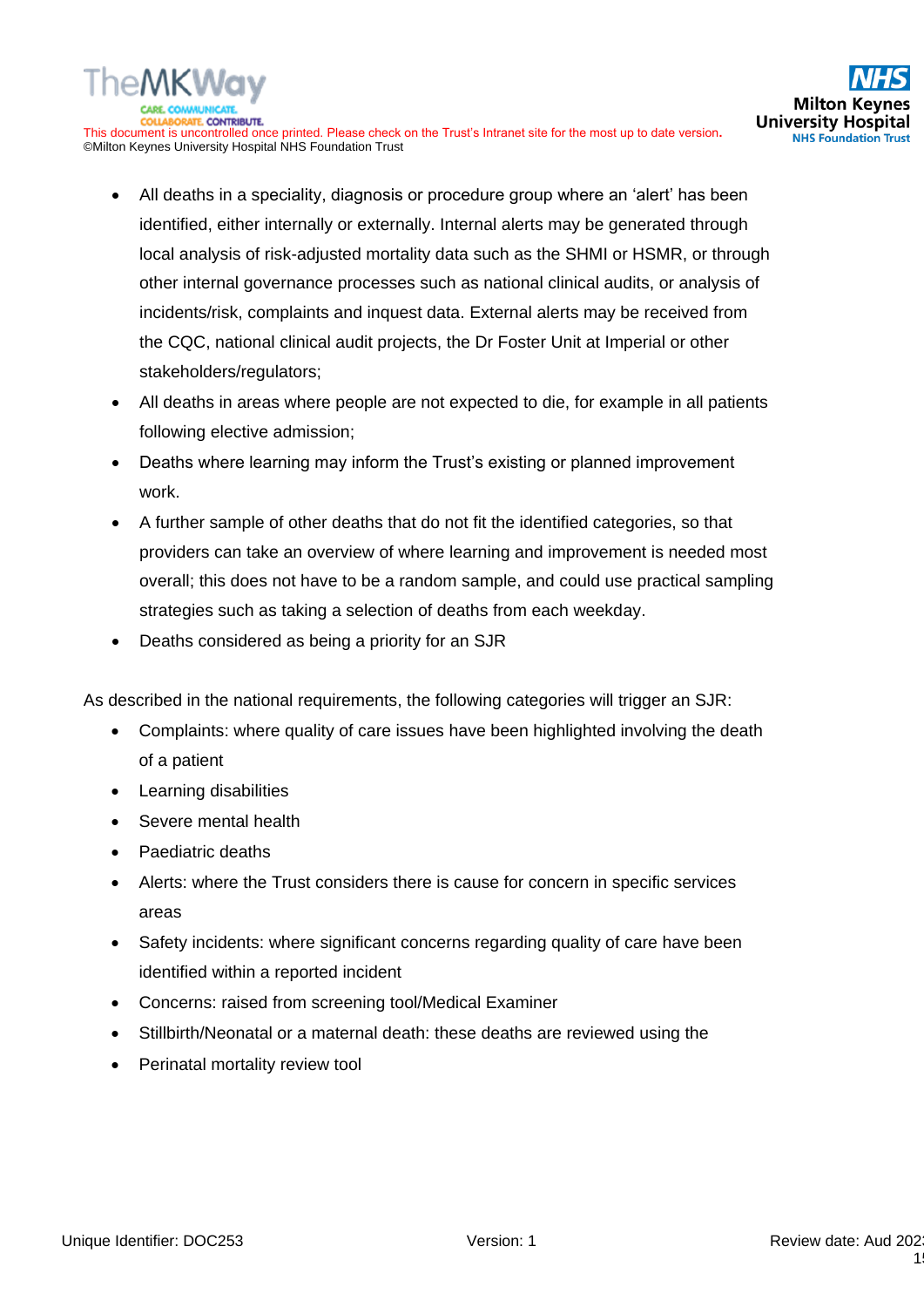

The Trust will respond to requests from other organisations to review the care provided to people who are its current or past patients but who were not under its direct care at time of death through investigation system under the Serious Incident Review Group. The Trust will collaborate with others to carry out reviews and investigations when a person has received care from several health and care providers.

The Trust ensures the deceased's relatives or carers are asked whether they have any significant concerns with the care provided by the Trust (this will then trigger a review or investigation). The information from Mortality Review Group will be used to inform where case record review should take place (for example, if work is planned on improving sepsis care, relevant deaths should be reviewed, as determined by the provider).

# **9. Review methodology & Reviewing outputs from review and investigation to inform quality improvement**

Case record review is a method used to determine whether there were any problems in the care provided to a patient within a particular service. It is undertaken routinely to learn and improve in the absence of any particular concerns about care. This is because it can help identify problems where there is no initial suggestion anything has gone wrong. It can also be done where concerns exist, such as when bereaved families/carers or staff raise concerns about care.

Medical examiner offices at acute trusts will be staffed by a team of medical examiners, supported by the Bereavement team. The role of these offices is to examine deaths to:

- agree the proposed cause of death and the overall accuracy of the medical certificate cause of death.<sup>4</sup>
- discuss the cause of death with the next of kin/informant and establishing if they have any concerns with care that could have impacted/led to death
- act as a medical advice resource for the local coroner.<sup>3</sup>
- inform the selection of cases for further review under local mortality arrangements and contributing to other clinical governance procedures.

Medical examiners will follow good practise guidelines as set out by the National Medical Examiner1,2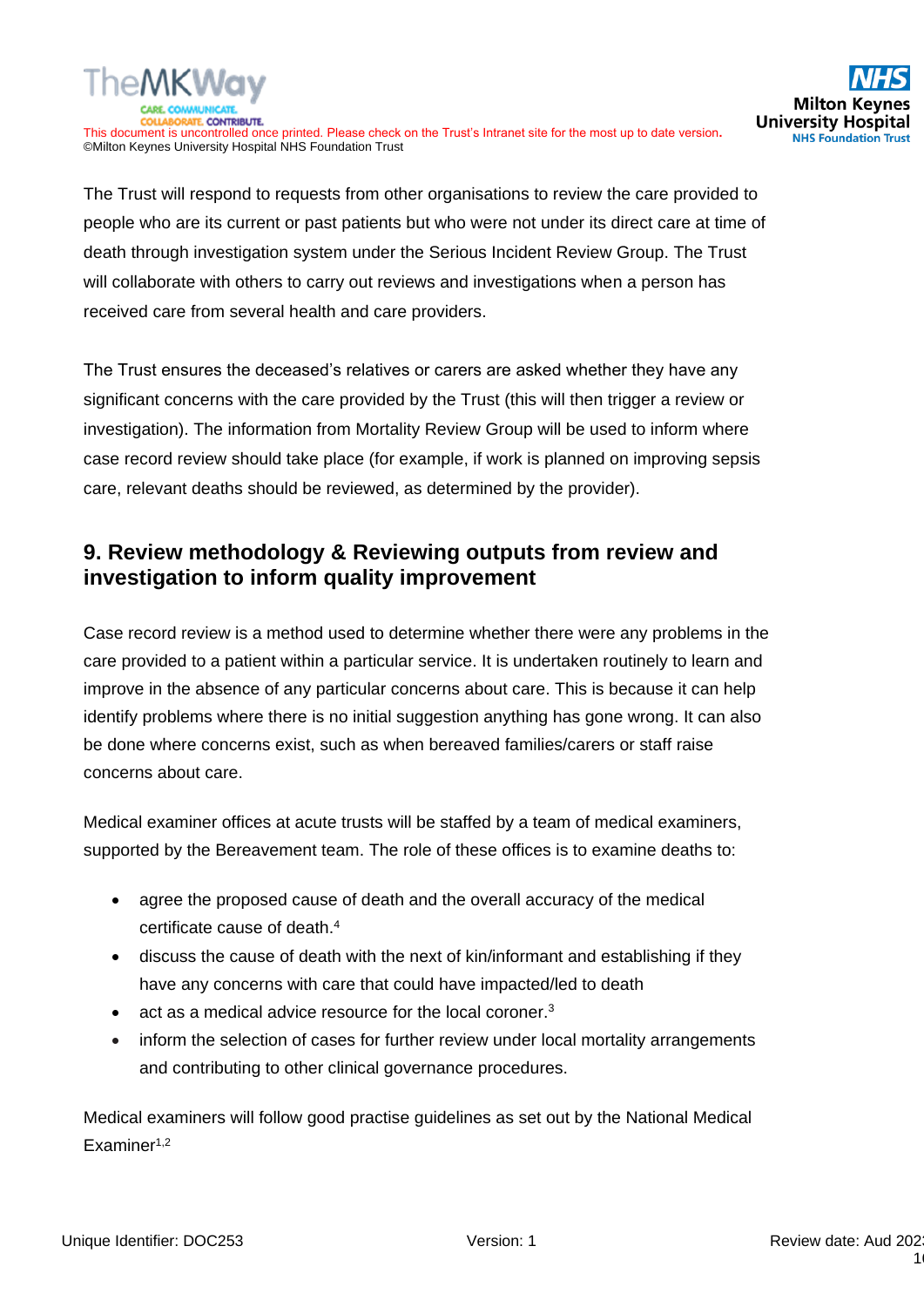

The Trust has adopted the Royal College of Physicians (RCP) SJR for case record review of the categories of deaths defined above. A number of fields have been added to the form in order to gather local intelligence and context to support the effective identification and sharing of learning.

For patients with a learning disability, in addition to completing an SJR locally, all eligible deaths of patients, over 4 years of age, are reported to the national Learning Disability Mortality Review Programme (LeDeR). The LeDeR review process is managed by Clinical Commissioning Groups (CCGs) and appropriately trained staff from MKUH will be required to lead or participate in mortality reviews as requested by the CCG. MKUH has a named clinical lead for this process and are fully engaged with the local steering group.

The MRG receives service level mortality reviews and summaries of mortality meetings and use this data to develop greater understanding of quality and outcomes across the organisation. Issues identified by case note review are fed directly to the service governance lead for inclusion in their mortality reviews and discussions.

| <b>Phases of</b><br><b>Process</b>                                               | <b>Mechanism</b>                                                              | <b>Commentary</b>                                                                                                                                                                                                                                                                                                                                                                                                                                                                                                                                                               |
|----------------------------------------------------------------------------------|-------------------------------------------------------------------------------|---------------------------------------------------------------------------------------------------------------------------------------------------------------------------------------------------------------------------------------------------------------------------------------------------------------------------------------------------------------------------------------------------------------------------------------------------------------------------------------------------------------------------------------------------------------------------------|
| <b>Identification of</b><br><b>Deaths</b>                                        | <b>Bereavement Office</b><br>Daily Report<br><b>Information Team</b>          | These reports enable 'real time' identification of all<br>inpatient deaths. Daily review of cases identified.                                                                                                                                                                                                                                                                                                                                                                                                                                                                   |
| <b>Death</b><br><b>Certification and</b><br><b>Referral to</b><br><b>Coroner</b> | <b>Medical Examiner Team</b><br>and daily support of<br>bereavement services. | A trained consultant from the medical examiner team<br>attends and performs case note review in the<br>bereavement office each working day. They support<br>Bereavement Services staff in ensuring timely and<br>accurate Death Certificate completion, and advise<br>clinicians where there is uncertainty. All Coroners'<br>referrals are now emailed and placed in the clinical<br>record. The case reviewers may inform clinical teams<br>about the need to refer, or not, to the Coroner's<br>services. The Bereavement Office database records all<br>Coroners referrals. |
| Case note review                                                                 | Daily case note review<br>by trained consultants<br>from Medical Examiner     | Case note review occurs in the Bereavement Office<br>within 48-72 working hours of death where notes are                                                                                                                                                                                                                                                                                                                                                                                                                                                                        |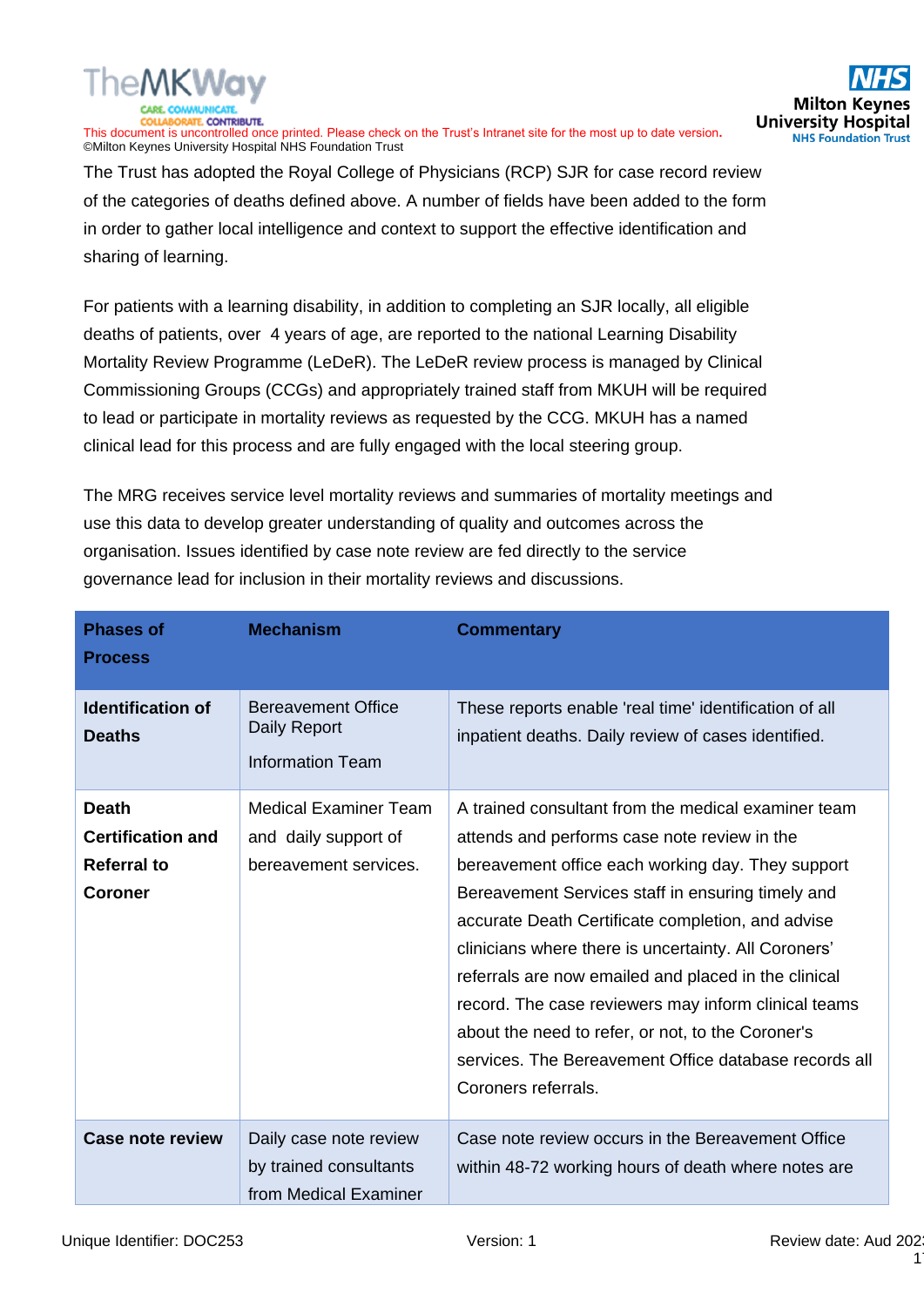

|                               | $\mathcal{L}$ of the term in the set of the stage of the set of the set of the set of the set of the set of the set of the set of the set of the set of the set of the set of the set of the set of the set of the set of the set |                                                                                                                                                                                                                                                                                                                                                                                                                                                                                                                                                                                                                                                                                                                                                                                                                                                                                                                                                                                                                                                                                                                                                                                                                                     |
|-------------------------------|-----------------------------------------------------------------------------------------------------------------------------------------------------------------------------------------------------------------------------------|-------------------------------------------------------------------------------------------------------------------------------------------------------------------------------------------------------------------------------------------------------------------------------------------------------------------------------------------------------------------------------------------------------------------------------------------------------------------------------------------------------------------------------------------------------------------------------------------------------------------------------------------------------------------------------------------------------------------------------------------------------------------------------------------------------------------------------------------------------------------------------------------------------------------------------------------------------------------------------------------------------------------------------------------------------------------------------------------------------------------------------------------------------------------------------------------------------------------------------------|
|                               | Group                                                                                                                                                                                                                             | available. All deaths undergo review by the Medical<br>Examiner System. The system will offer a point of<br>contact for bereaved families or clinical teams to raise<br>concerns about care prior to the death. Concerns can<br>also be raised by the Medical Examiner following<br>Medical Record review. Deaths with concerns will<br>undergo a formal Structured Judgement Review. Notes<br>review is undertaken and outcomes recorded on an<br>electronic 2 page review proforma for all deaths. A case<br>with concern is escalated for SJR review. SJRs should<br>be reviewed within a 4 week period. A judgement about<br>avoidability is made on all SJRs reviewed; although<br>such a judgement is known to be highly subjective it is<br>used as a start of conversations to aid escalation and<br>clinical improvements where necessary. This process<br>identifies specific patients where records require further<br>scrutiny by other processes e.g. vulnerable patients<br>including those with learning disability (notification to<br>National LeDeR process), current mental health<br>diagnoses, children and young people (Child death<br>overview panel and developing National Child Mortality<br>Programme). |
| <b>Support of</b><br>families | Bereavement services<br>and clinical teams                                                                                                                                                                                        | The bereavement team provide support to all bereaved<br>families. With daily MRG support of the bereavement<br>office, and case note review, the MRG may identify<br>families at need of additional information and support.<br>In such cases issues are referred back to the clinical<br>team and Trust wide governance processes to provide<br>families necessary support and information.                                                                                                                                                                                                                                                                                                                                                                                                                                                                                                                                                                                                                                                                                                                                                                                                                                        |
| Data storage                  | Keypoint database                                                                                                                                                                                                                 | The case reviews are held on a secure database<br>enabling easy further review of cases. It also enables<br>calculation of numbers reviewed, numbers of patients<br>with learning disability, and other specific patient<br>groups. A further database collates case note review<br>information from local M&M meetings, or other local                                                                                                                                                                                                                                                                                                                                                                                                                                                                                                                                                                                                                                                                                                                                                                                                                                                                                             |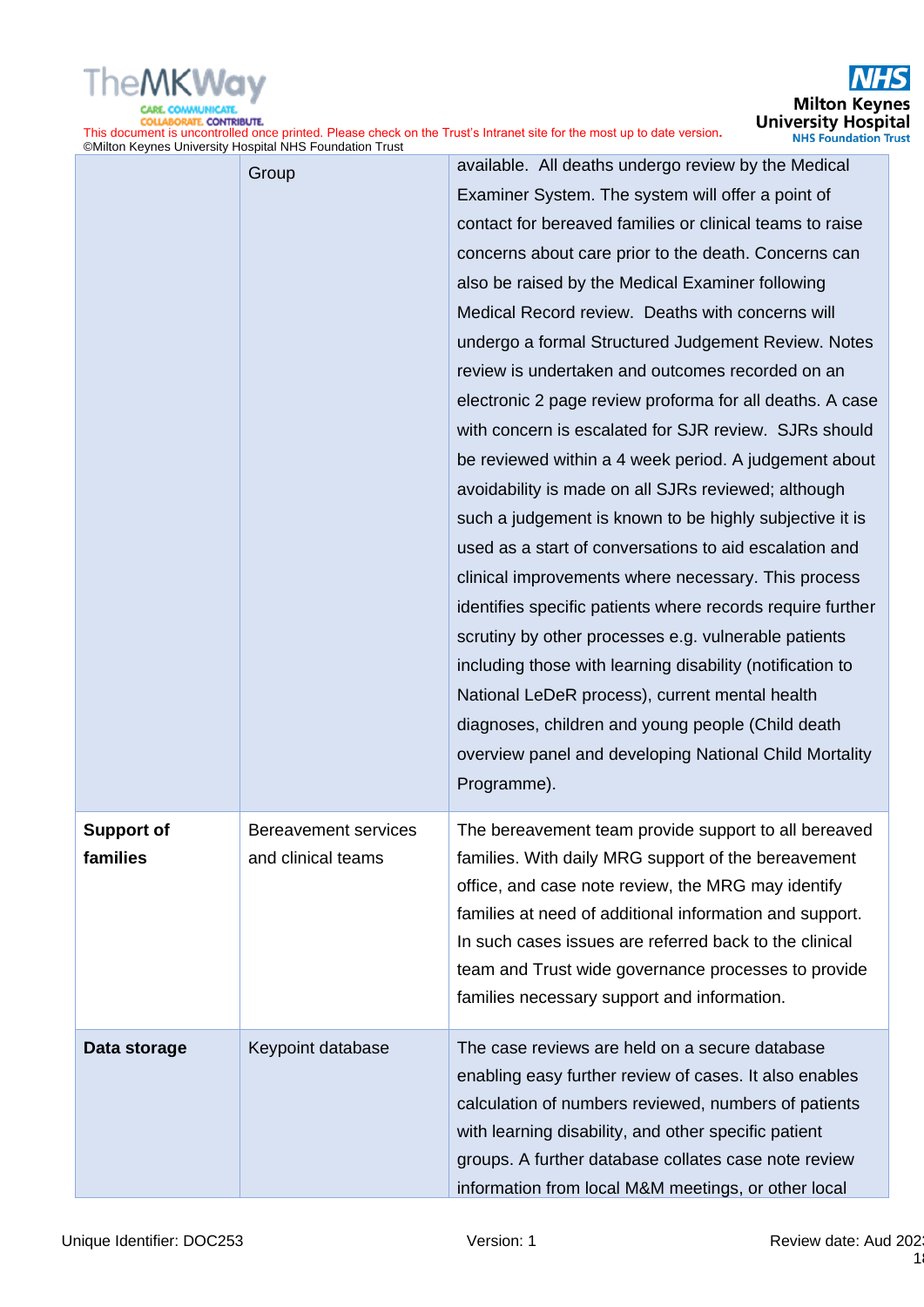

|                                                                                                                                     |                                                                                                                                                                                                                           | review sources.                                                                                                                                                                                                                                                                                                                                                                                                                                                                                                                                                                                                                                                                                                                                                                                                                                                                       |  |  |
|-------------------------------------------------------------------------------------------------------------------------------------|---------------------------------------------------------------------------------------------------------------------------------------------------------------------------------------------------------------------------|---------------------------------------------------------------------------------------------------------------------------------------------------------------------------------------------------------------------------------------------------------------------------------------------------------------------------------------------------------------------------------------------------------------------------------------------------------------------------------------------------------------------------------------------------------------------------------------------------------------------------------------------------------------------------------------------------------------------------------------------------------------------------------------------------------------------------------------------------------------------------------------|--|--|
| <b>Mechanism of</b><br>information<br>sharing                                                                                       | Via reviewer and MRG<br>Chair                                                                                                                                                                                             | All concerns about significant issues of care are<br>documented and reported back to the service to review<br>and consider in their M&M meetings. This is done on<br>the day of review and email communication is stored.<br>This rapid approach enables timely local investigation<br>and support of families affected.                                                                                                                                                                                                                                                                                                                                                                                                                                                                                                                                                              |  |  |
| <b>Escalation of</b><br>concerns if<br>significant care<br>issues identified<br>or death<br>considered<br>potentially<br>avoidable. | Referral immediately to<br>risk team for<br>consideration, including<br>serious incident<br>declaration. Triangulation<br>of DATIX adverse<br>incident reports and<br>learning. Triangulation<br>with complaints process. | There is immediate escalation to the risk team of<br>significant care issues identified, or potential avoidable<br>factors. All deaths where first review suggests potential<br>avoidable factors are referred to the risk team for a 72<br>hour report and discussion at the Serious Incident<br>Review Group (SIRG). All incidents that meet<br>moderate or severe criteria are bound by Duty of<br>Candour policy that involves appropriate openness and<br>support of families affected.                                                                                                                                                                                                                                                                                                                                                                                          |  |  |
| <b>Identification and</b><br>escalation of<br>deaths in<br>vulnerable<br>patients                                                   | Children, patients with<br>learning disabilities, and<br>those with mental health<br>diagnoses are identified<br>by this case note review<br>process                                                                      | All deaths in patients with learning disability are referred<br>to the National Learning Disability Mortality Review<br>Programme. All child deaths are referred to child death<br>overview panels (CDOP) panel by clinical teams. CDOP<br>is represented on MRG. The direct and early case note<br>review is essential for this as such patients may not be<br>identified by clinical coding alone. Patients with mental<br>health diagnoses are identified and care scrutinised.<br>Cases where there are potential issues of care outside<br>MKUH will be discussed with the risk team, and<br>concerns discussed with the relevant provider to<br>promote cross-sector learning. The Learning from<br>Deaths Framework acknowledges that in the future<br>nationally processes need to be strengthened in this<br>area once basic processes are more consistent across<br>the UK. |  |  |
| <b>Deaths following</b>                                                                                                             | Service-level information                                                                                                                                                                                                 | Cases are identified from hospital statistics on a weekly                                                                                                                                                                                                                                                                                                                                                                                                                                                                                                                                                                                                                                                                                                                                                                                                                             |  |  |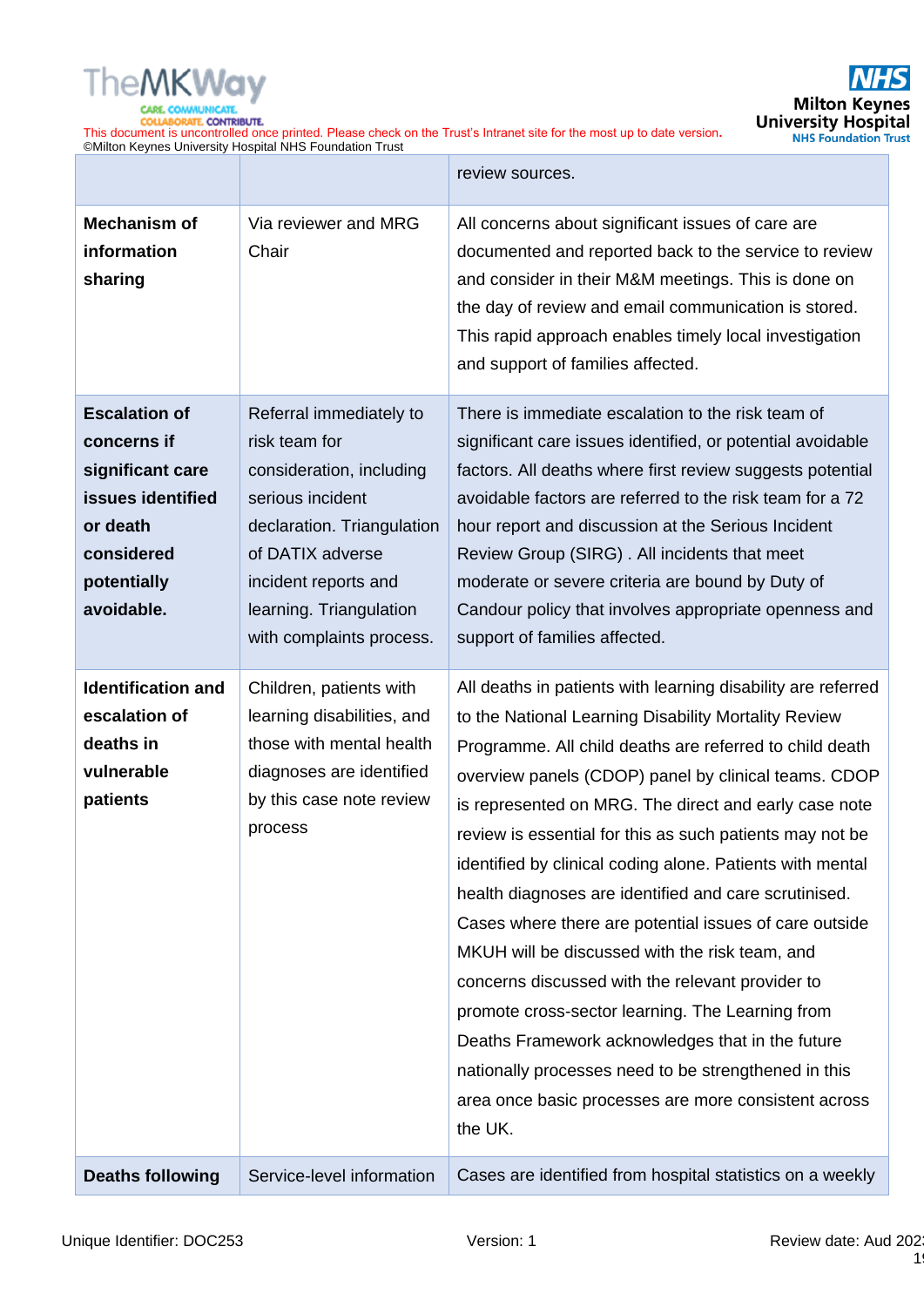

This document is uncontrolled once printed. Please check on the Trust's Intranet site for the most up to date version**.** ©Milton Keynes University Hospital NHS Foundation Trust basis by the Clinical Effectiveness Manager.

| elective<br>admission                           | from deaths following<br>elective admission is<br>reviewed case by case at<br><b>MRG</b>                                                                                                                                                                                                                               | basis by the Clinical Effectiveness Manager.<br>The named managing consultant is contacted with a<br>request to complete a SJR. If the form is not returned<br>within 1 month of request, the case is escalated to the<br>care group lead.<br>Once completed this is cross-referenced with any SJR<br>completed by the MRG. The case will then be<br>presented at the next MRG meeting for discussion.<br>Any queries arising from the discussion are addressed<br>to the care group and any lessons learned are shared<br>as appropriate. |
|-------------------------------------------------|------------------------------------------------------------------------------------------------------------------------------------------------------------------------------------------------------------------------------------------------------------------------------------------------------------------------|--------------------------------------------------------------------------------------------------------------------------------------------------------------------------------------------------------------------------------------------------------------------------------------------------------------------------------------------------------------------------------------------------------------------------------------------------------------------------------------------------------------------------------------------|
| <b>Collation of</b><br>findings and<br>learning | Information and learning<br>from reviews is returned<br>to the clinical teams<br>Information collated in<br>MRG and learning<br>identified<br>Learning from adverse or<br>serious incident reports<br>is collated and<br>disseminated through<br>current Trust and<br>Divisional processes<br>along with action plans. | The MRG will develop a quarterly trust-wide report<br>summarising main learning points identified. This is<br>addition to learning identified and published currently<br>from risk management and governance teams<br>Dissemination of learning from SJRs and Mortality<br>Screening will be via Specialty and Joint Speciality<br>M&M meetings and also Trust wide through clinical<br>improvement groups (CIG) meetings                                                                                                                  |
| <b>Reporting and</b><br>quality<br>improvement  | The MRG reports into<br>the Patient Safety and<br>Quality Board (PSQB),<br>the Quality and Clinical<br>Risk Committee, and<br>provides quarterly<br>reports to the public<br>board. The MRG is also                                                                                                                    | These modes of reporting enable the outputs of this<br>work to contribute to local, or trust-wide improvement<br>activity, and be triangulated with other intelligence. The<br>MRG will publish the mortality data as suggested in the<br>draft template published in 'Learning from Deaths'<br>including the provisional 'avoidable deaths data' for all<br>deaths that have a case note review where a                                                                                                                                   |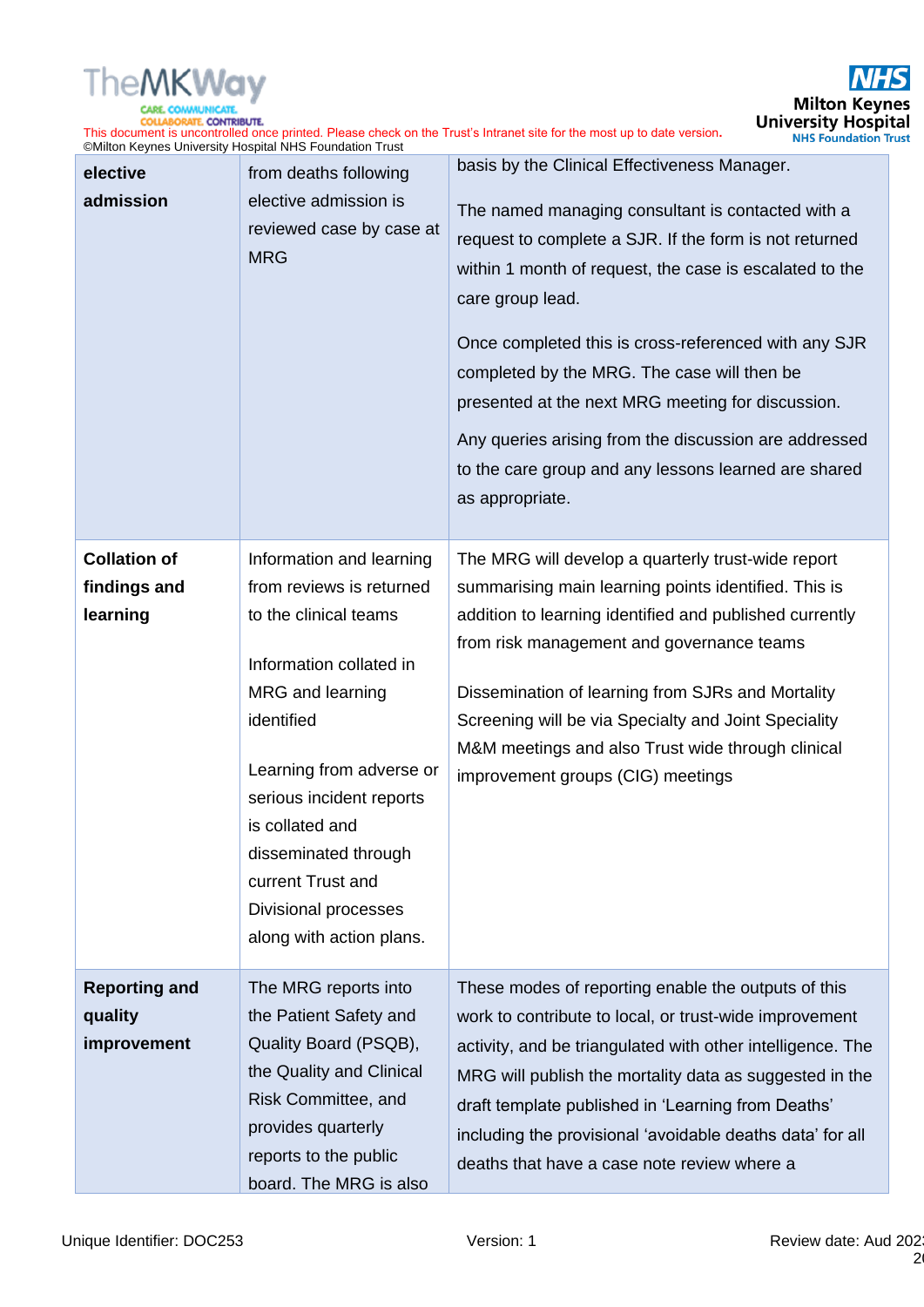

 $\overline{\mathcal{S}}$ **Milton Keynes**<br>University Hospital<br>
NHS Foundation Trust

This document is uncontrolled once printed. Please check on the Trust's Intranet site for the most up to date version**.** ©Milton Keynes University Hospital NHS Foundation Trust

|                                        | invited to the Clinical<br><b>Quality Review Meeting</b><br>to report progress to<br>commissioning<br>colleagues regularly. The<br>Trust is required to<br>summarise learning and<br>actions in the annual<br>quality report. | judgement is made. This will include cases who have a<br>full SJR completed and also those where case note<br>review is documented on the abridged proforma. This<br>will be included in the Board report alongside<br>summaries of issues identified and learning. |
|----------------------------------------|-------------------------------------------------------------------------------------------------------------------------------------------------------------------------------------------------------------------------------|---------------------------------------------------------------------------------------------------------------------------------------------------------------------------------------------------------------------------------------------------------------------|
| <b>Monitoring of</b><br><b>Actions</b> | Actions are determined<br>at local level, and trust-<br>wide.                                                                                                                                                                 | The monitoring of actions and outcomes occurs at<br>several levels from care group to the Board. The<br>Divisions are responsible for developing and monitoring<br>plans and actions.                                                                               |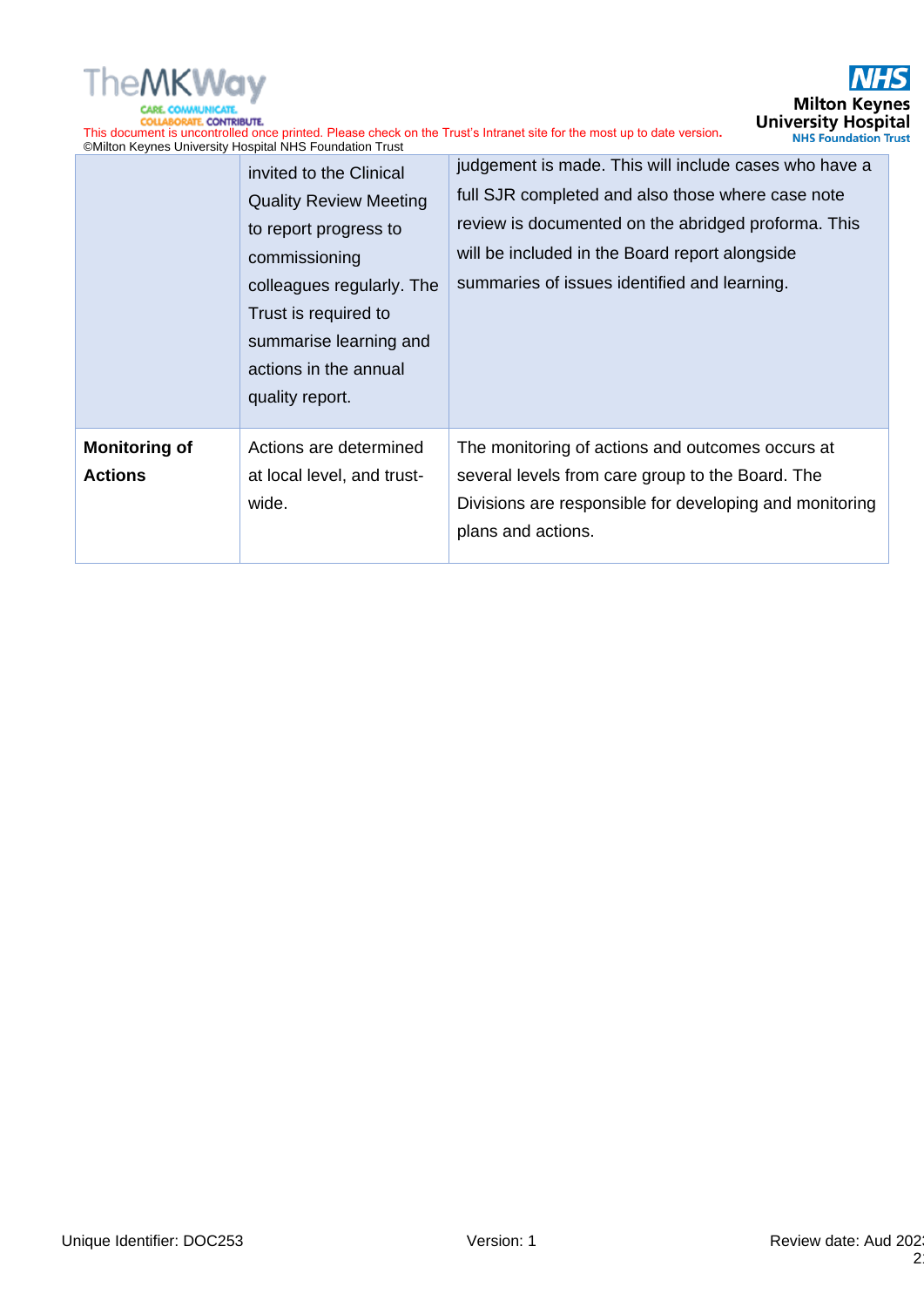| <b>Patient</b><br>group              | <b>Methodology</b>                                                                                                                                                                                                                                                                                                                                                                                                                                                                                                                  |
|--------------------------------------|-------------------------------------------------------------------------------------------------------------------------------------------------------------------------------------------------------------------------------------------------------------------------------------------------------------------------------------------------------------------------------------------------------------------------------------------------------------------------------------------------------------------------------------|
| <b>Adult</b><br>inpatient            | Medical Examiner Scrutiny and Structured Judgement Review                                                                                                                                                                                                                                                                                                                                                                                                                                                                           |
| <b>Mental</b><br>health              | Trusts can use a modified SJR or another relevant method to review the care of those with<br>severe mental illness. NHS England, NHS Improvement and the Royal College of Psychiatrists<br>are developing a standardised methodology for case record review of the care of those who die<br>with severe mental illness                                                                                                                                                                                                              |
| <b>Child</b><br>(under 18)           | Reviews of these deaths are mandatory and should be undertaken in accordance with Working<br>together to safeguard children <sup>2</sup> (2015) and the current Child Death Overview Panel Processes<br>(CDOP). NHS England is leading work to update the latter                                                                                                                                                                                                                                                                    |
| Learning<br>disability               | Trusts must have systems to flag patients with learning disabilities.<br>All trusts should adopt the LeDeR method to review the care of individuals with learning<br>disabilities, once it is available in their area. Guidance for conducting reviews of deaths can be<br>found here. <sup>3</sup><br>It is also strongly recommended that trusts conduct an initial case note review of all deaths of<br>people with learning disabilities using structured judgement review or another robust and<br>evidence-based methodology. |
| <b>Perinatal</b><br>and<br>maternity | All perinatal deaths should be reviewed, using the new perinatal mortality review tool <sup>4</sup> once<br>available. Maternal deaths and many perinatal deaths are very likely to meet the definition of a<br>Serious Incident and should be investigated accordingly                                                                                                                                                                                                                                                             |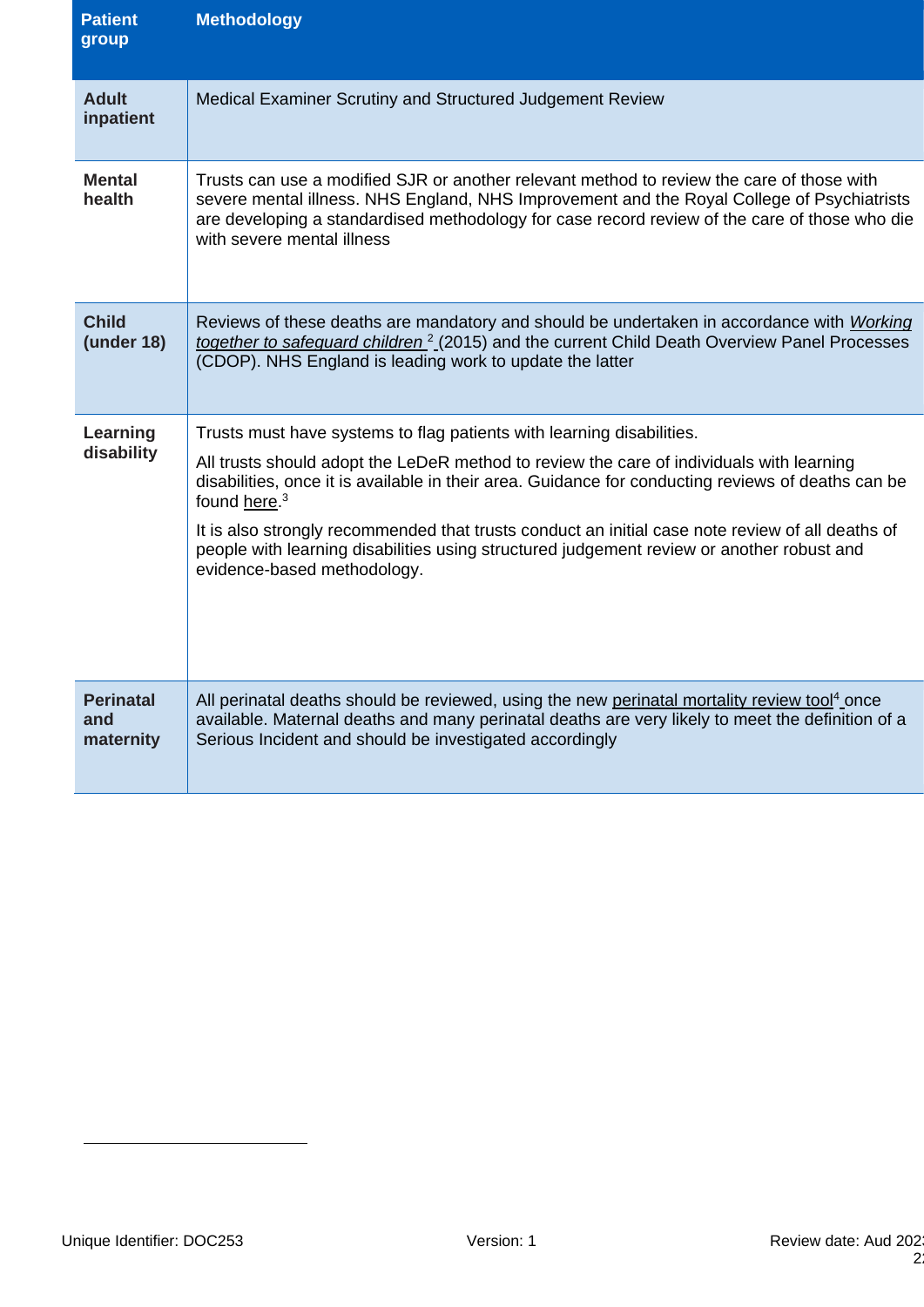# **10. Bereavement Support**

We aim to provide the best care for our patients. However, sometimes things may not go according to plan. We have ensured that bereaved relatives are made aware of the appropriate steps to take if they have outstanding questions or concerns about the care and treatment of relatives.

The trusts bereavement literature has been updated to ensure that families are signposted to the Patient Advice and Liaison Service (PALS) in the first instance. The PALS team can provide confidential advice, information and support for relatives who contact them. They are best placed to resolve local queries and outstanding issues regarding care and treatment of loved ones. If those queries and concerns cannot be resolved they will provide advice and support in the next steps available to the family, including referral for Structured Judgement Review, and / or the formal complaints procedure if appropriate.

Paying close attention to what bereaved families and carers say can offer an invaluable source of insight to improve clinical practice. Listening to them goes hand in hand with the Duty of Candour and Being Open Policy. In particular, bereaved families and carers should be asked if they had concerns about the quality of care received by the deceased to inform decisions about the need to undertake a case record review or investigation.

Where families have raised significant concerns a structured judgement review will be undertaken. This will run concurrently to any other investigations that are required as a result of the concerns raised (e.g. formal complaint, incident investigation, or Serious Incident (SI)).

#### **Bereavement Support**

The trust offers bereavement support via the Patient Affairs Service. They offer a caring and empathetic service at a time of distress and sadness for families and will guide and support relatives through the practical aspects of dealing with bereavement.

#### **Reviews**

If the care of a patient who has died is selected for Structured Judgement Review the trust will:

- Ensure that the views of the family and carers have been considered. The trust will review cases where family and carers have raised a significant concern about the quality of care provision
- Communicate to the family and carers the findings of the review if any problems with care are identified and any lessons the review has contributed for the future.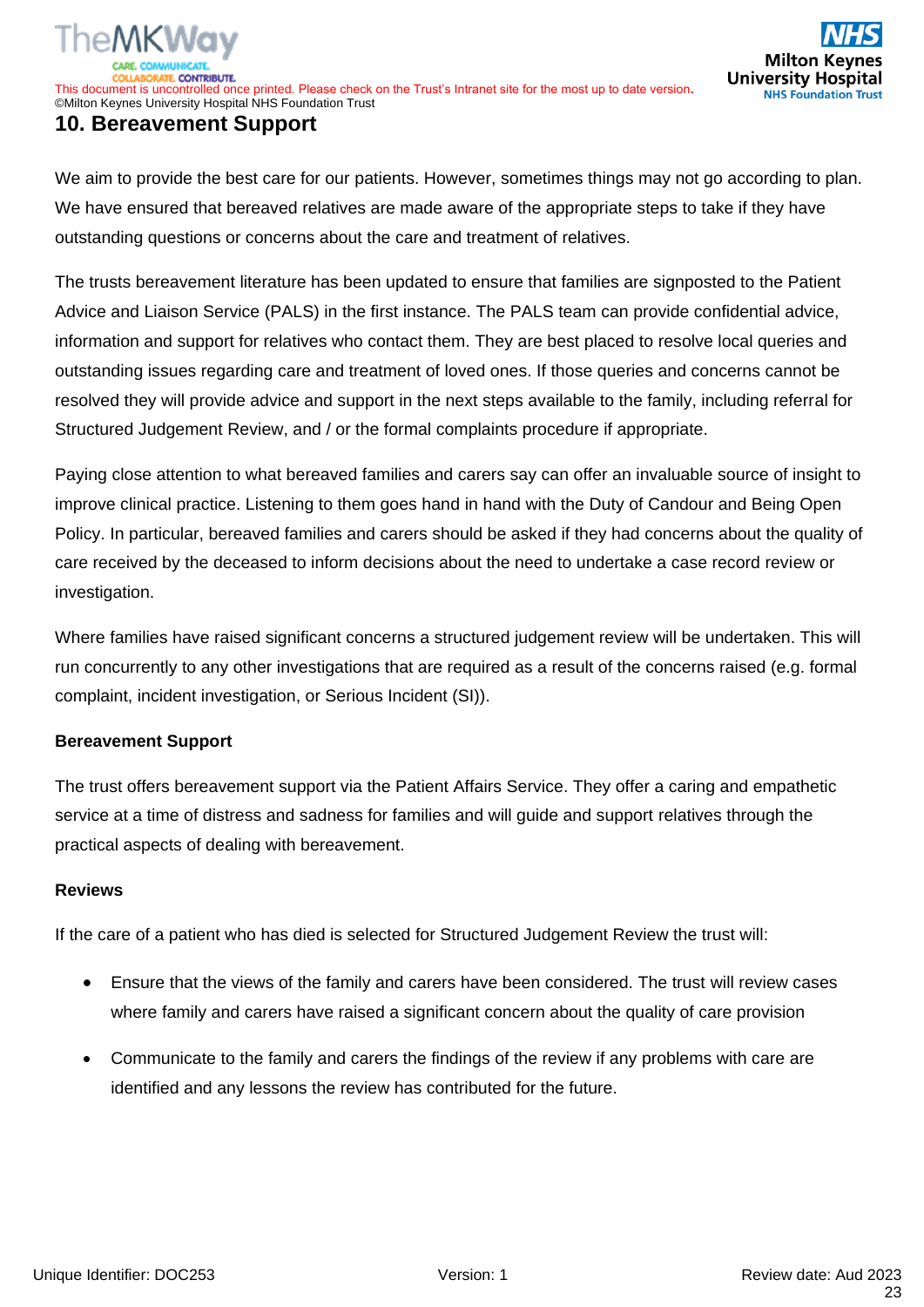#### **Investigations**

- Where the trust feels that a structured judgement review is needed, early contact will be made with bereaved families and carers so that their views help to inform the decision and remit of the review.
- Provided the family or carer is willing to be engaged with the investigation, an early meeting should be held to explain the process, how they can be informed of progress, what support processes have been put in place and what they can expect from the investigation. This should set out realistic timescales and outcomes. There should be a named person as a consistent link for the families and carers throughout the investigation.

Bereaved families and carers should:

- Be made aware, in person and in writing, as soon as possible of the purpose, rationale and process of the investigation to be held
- Be asked for their preferences as to how and when they contribute to the process of the investigation and be kept fully and regularly informed, in a way that they have agreed, on the progress of the investigation
- Have an opportunity to be involved in setting any terms of reference for the investigation which describe what will be included in the process and be given expectations about the timescales for the investigation including the likely completion date
- Be provided with any terms of reference to ensure their questions can be reflected and be given a clear explanation if they feel this is not the case
- Have a single point of contact to provide timely updates, including any delays, the findings of the investigation and factual interim findings
- Be informed not only of the outcome of the investigation but what processes have changed and what other lessons the investigation has contributed for the future
- Have an opportunity to respond to the findings and recommendations outlined in any final report
- Have the opportunity to express any further concerns and questions and be offered a response where possible, with information about when further responses will be provided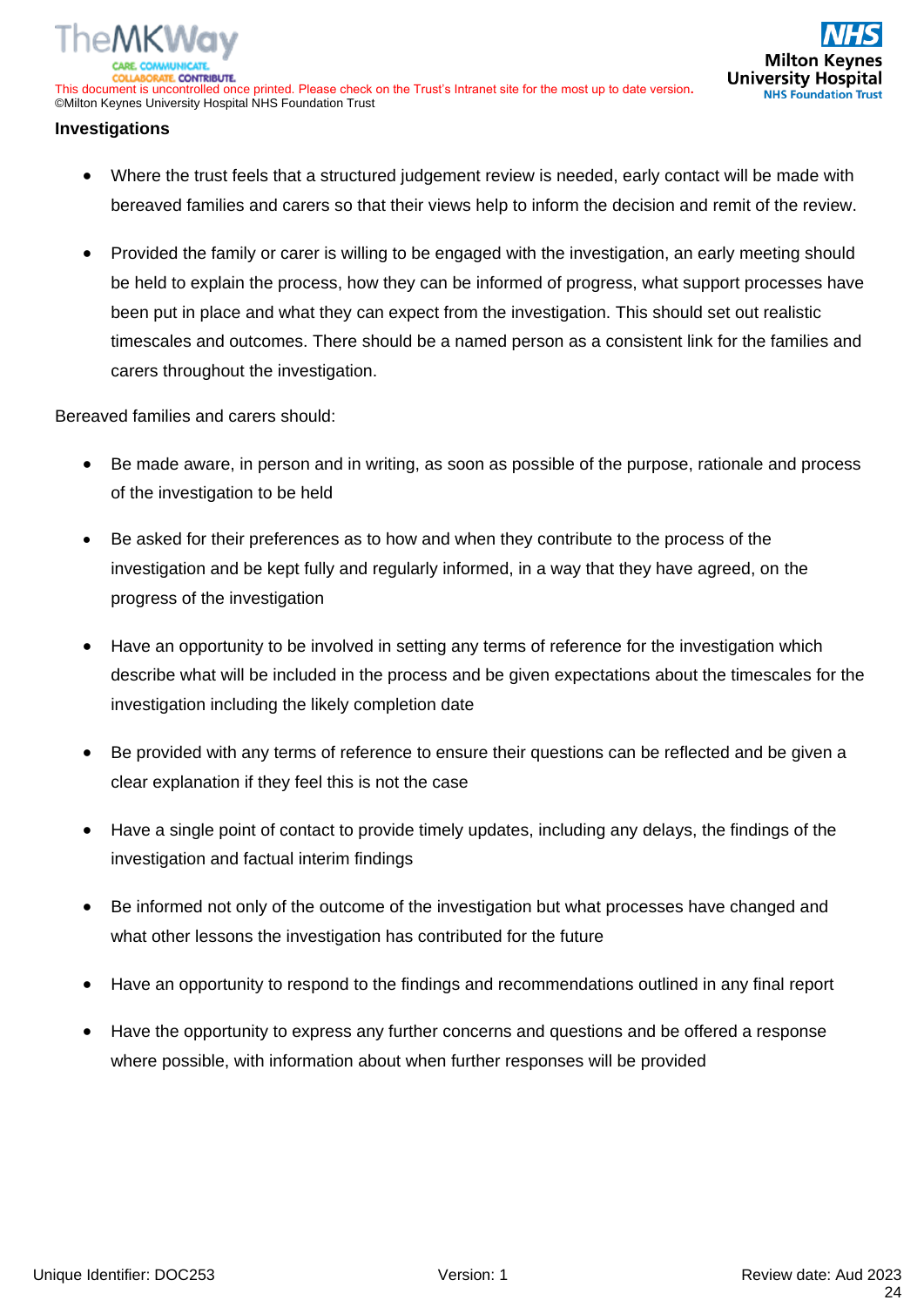

# **11.0 Governance**

#### **11.1 Document review history**

| <b>Version number</b> | <b>Review date</b> | <b>Reviewed by</b> | <b>Changes made</b> |  |  |
|-----------------------|--------------------|--------------------|---------------------|--|--|
|                       |                    |                    |                     |  |  |

# **11.2 Consultation History**

| <b>Stakeholders</b><br>Name/Board | Area of<br><b>Expertise</b> | <b>Date Sent</b> | <b>Date</b><br><b>Received</b> | <b>Comments</b> | <b>Endorsed Yes/No</b> |
|-----------------------------------|-----------------------------|------------------|--------------------------------|-----------------|------------------------|
| <b>Mortality Review</b><br>Group  |                             | <b>Jun 2020</b>  |                                |                 |                        |
|                                   |                             |                  |                                |                 |                        |
|                                   |                             |                  |                                |                 |                        |
|                                   |                             |                  |                                |                 |                        |
|                                   |                             |                  |                                |                 |                        |
|                                   |                             |                  |                                |                 |                        |
|                                   |                             |                  |                                |                 |                        |
|                                   |                             |                  |                                |                 |                        |
|                                   |                             |                  |                                |                 |                        |
|                                   |                             |                  |                                |                 |                        |
|                                   |                             |                  |                                |                 |                        |
|                                   |                             |                  |                                |                 |                        |
|                                   |                             |                  |                                |                 |                        |

# **11.3 Audit and monitoring**

How will compliance of this policy be evidenced?.

| <b>Audit/Monitoring</b><br><b>Criteria</b> | Tool | <b>Audit</b><br>Lead | of Audit | <b>Frequency   Responsible</b><br><b>Committee/Board</b> |
|--------------------------------------------|------|----------------------|----------|----------------------------------------------------------|
|                                            |      |                      |          |                                                          |
|                                            |      |                      |          |                                                          |
|                                            |      |                      |          |                                                          |

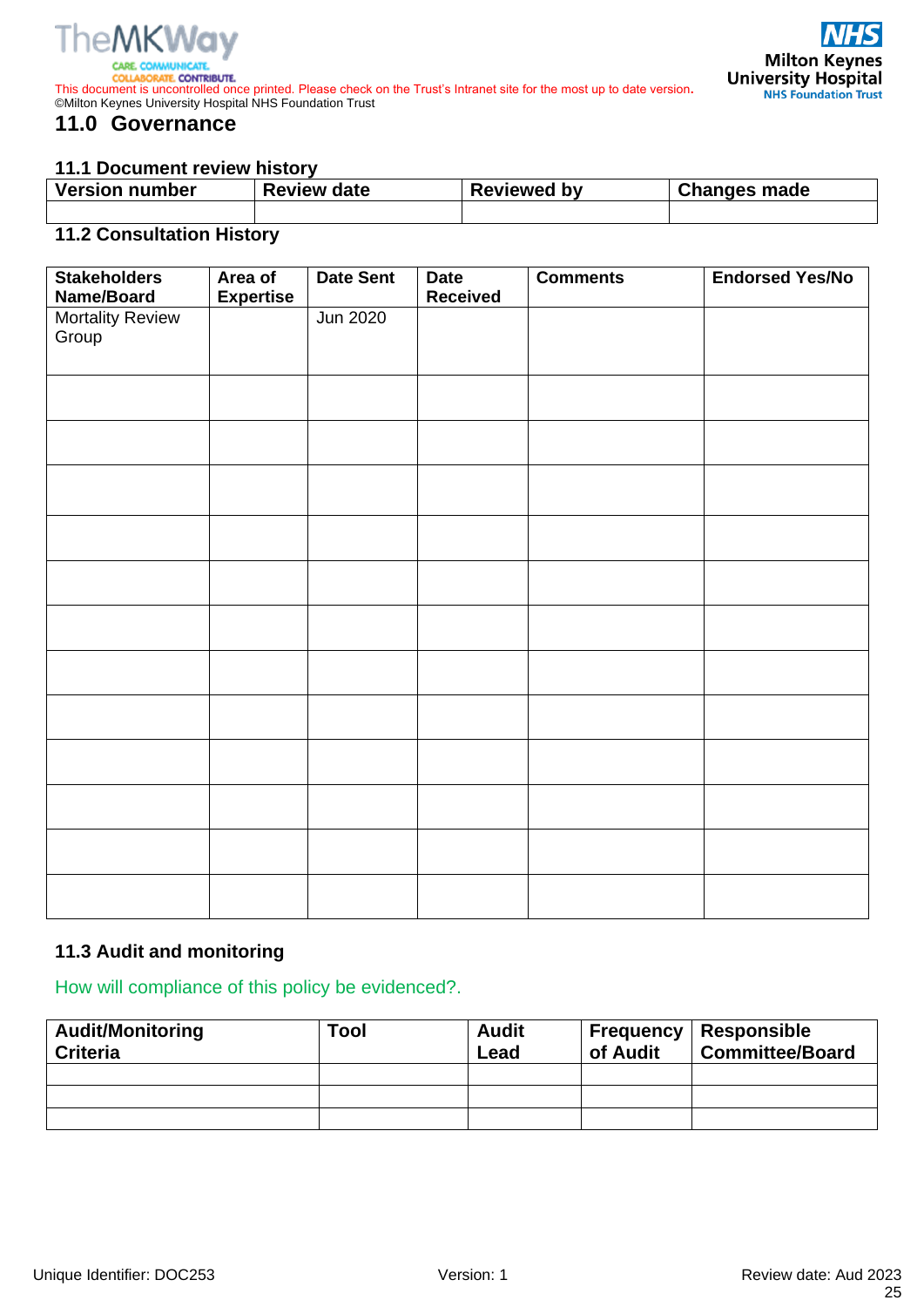# **TheMKWav**

This document is uncontrolled once printed. Please check on the Trust's Intranet site for the most up to date version**.** ©Milton Keynes University Hospital NHS Foundation Trust

#### **11.4 Equality Impact Assessment**

As part of its development, this policy and its impact on equality has been reviewed. The purpose of the assessment is to minimise and if possible remove any disproportionate impact on the grounds of race, gender, disability, age, sexual orientation, religion or belief, pregnancy and maternity, gender reassignment or marriage and civil partnership. No detriment was identified.

| <b>Equality Impact Assessment</b>                                                |  |                                                            |                                                                                                                           |                     |  |                     |  |  |  |
|----------------------------------------------------------------------------------|--|------------------------------------------------------------|---------------------------------------------------------------------------------------------------------------------------|---------------------|--|---------------------|--|--|--|
| <b>Division</b>                                                                  |  |                                                            |                                                                                                                           | <b>Department</b>   |  |                     |  |  |  |
| <b>Person completing</b><br>the EqIA                                             |  |                                                            |                                                                                                                           | <b>Contact No.</b>  |  |                     |  |  |  |
| Others involved:                                                                 |  |                                                            |                                                                                                                           | Date of assessment: |  |                     |  |  |  |
| <b>Existing</b><br>policy/service                                                |  |                                                            |                                                                                                                           | New policy/service  |  |                     |  |  |  |
|                                                                                  |  |                                                            |                                                                                                                           |                     |  |                     |  |  |  |
| Will patients, carers, the public or staff be<br>affected by the policy/service? |  | Staff                                                      |                                                                                                                           |                     |  |                     |  |  |  |
| If staff, how many/which groups will be<br>effected?                             |  | All staff                                                  |                                                                                                                           |                     |  |                     |  |  |  |
|                                                                                  |  |                                                            |                                                                                                                           |                     |  |                     |  |  |  |
| <b>Protected</b><br>characteristic                                               |  | Any impact?                                                | Comments                                                                                                                  |                     |  |                     |  |  |  |
| Age                                                                              |  | <b>YES NO</b>                                              | Positive impact as the policy aims to recognise diversity, promote inclusion and<br>fair treatment for patients and staff |                     |  |                     |  |  |  |
| <b>Disability</b>                                                                |  | YES NO                                                     |                                                                                                                           |                     |  |                     |  |  |  |
| Gender reassignment                                                              |  | <b>YES NO</b>                                              |                                                                                                                           |                     |  |                     |  |  |  |
| Marriage and civil<br>partnership                                                |  | YES NO                                                     |                                                                                                                           |                     |  |                     |  |  |  |
| Pregnancy and<br>maternity                                                       |  | <b>YES NO</b><br>YES NO<br><b>YES NO</b>                   |                                                                                                                           |                     |  |                     |  |  |  |
| Race                                                                             |  |                                                            |                                                                                                                           |                     |  |                     |  |  |  |
| Religion or belief                                                               |  |                                                            |                                                                                                                           |                     |  |                     |  |  |  |
| Sex                                                                              |  | YES NO                                                     |                                                                                                                           |                     |  |                     |  |  |  |
| Sexual orientation                                                               |  | <b>YES NO</b>                                              |                                                                                                                           |                     |  |                     |  |  |  |
|                                                                                  |  |                                                            |                                                                                                                           |                     |  |                     |  |  |  |
| What consultation method(s) have you<br>carried out?                             |  | For example: focus groups, face-to-face meetings, PRG, etc |                                                                                                                           |                     |  |                     |  |  |  |
| How are the changes/amendments to the<br>policies/services communicated?         |  | For example: email, meetings, intranet post, etc           |                                                                                                                           |                     |  |                     |  |  |  |
| What future actions need to be taken to overcome any barriers or discrimination? |  |                                                            |                                                                                                                           |                     |  |                     |  |  |  |
| Who will lead this?                                                              |  | Who will lead this?                                        |                                                                                                                           | Who will lead this? |  | Who will lead this? |  |  |  |
|                                                                                  |  |                                                            |                                                                                                                           |                     |  |                     |  |  |  |
|                                                                                  |  |                                                            |                                                                                                                           |                     |  |                     |  |  |  |
|                                                                                  |  |                                                            |                                                                                                                           |                     |  |                     |  |  |  |
|                                                                                  |  |                                                            |                                                                                                                           |                     |  |                     |  |  |  |
| Review date of EqIA                                                              |  |                                                            |                                                                                                                           |                     |  |                     |  |  |  |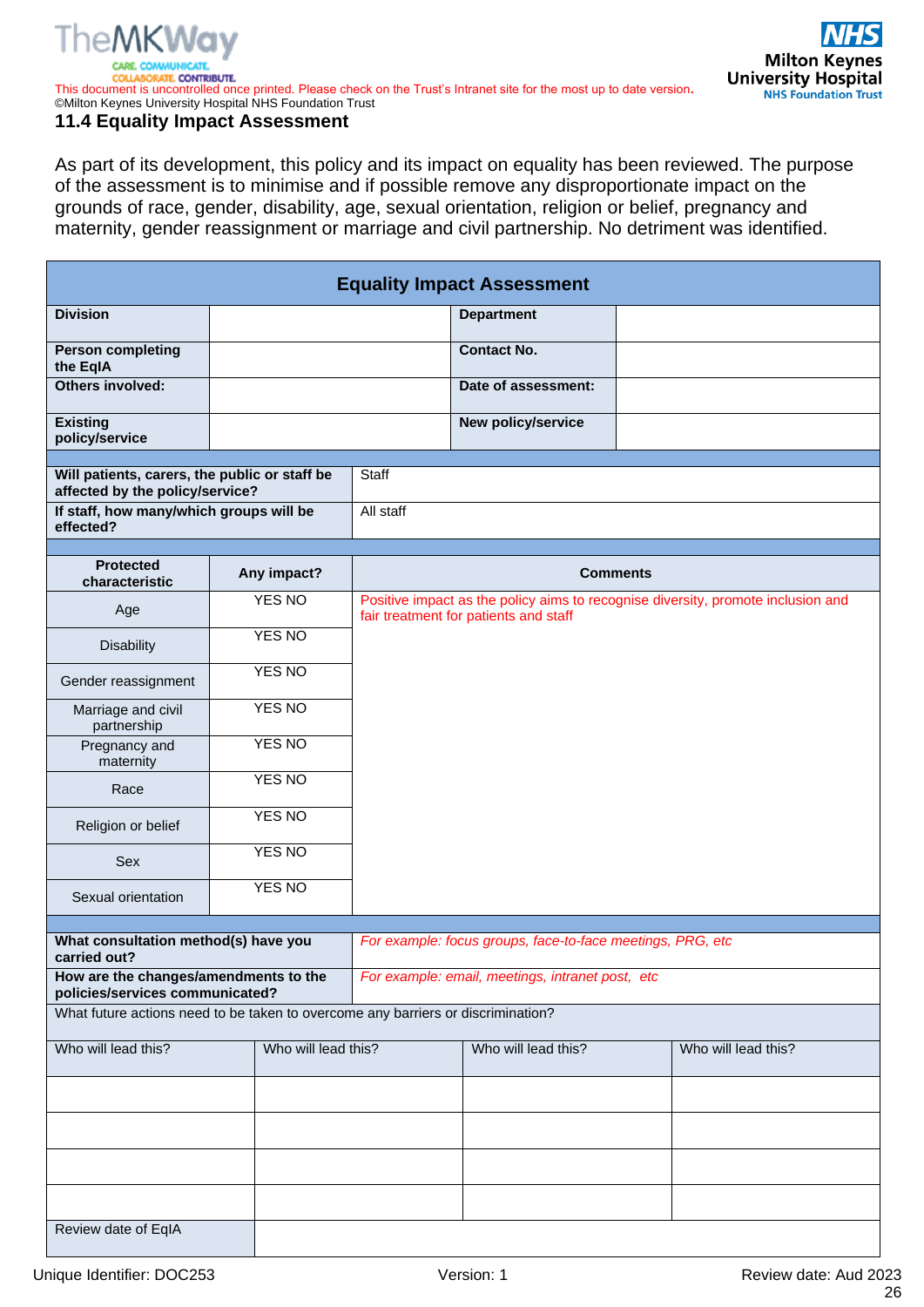



# **12 References**

1.National guidance on Learning from Deaths <https://www.england.nhs.uk/wp-content/uploads/2017/03/nqb-national-guidance-learning-from-deaths.pdf>

2.National Medical Examiner's good practise guidelines. [https://improvement.nhs.uk/documents/6398/National\\_Medical\\_Examiner\\_-\\_good\\_practice\\_guidelines.pdf](https://improvement.nhs.uk/documents/6398/National_Medical_Examiner_-_good_practice_guidelines.pdf)

3.Guidance No.31 Death referrals and Medical Examiners [https://www.judiciary.uk/wp-content/uploads/2019/09/Guidance-No.-31-Death-Referrals-and-Medical-](https://www.judiciary.uk/wp-content/uploads/2019/09/Guidance-No.-31-Death-Referrals-and-Medical-Examiners.pdf)[Examiners.pdf](https://www.judiciary.uk/wp-content/uploads/2019/09/Guidance-No.-31-Death-Referrals-and-Medical-Examiners.pdf)

4.Cause of death list

[https://www.rcpath.org/uploads/assets/c16ae453-6c63-47ff-8c45fd2c56521ab9/G199-Cause-of-death](https://www.rcpath.org/uploads/assets/c16ae453-6c63-47ff-8c45fd2c56521ab9/G199-Cause-of-death-list.pdf)[list.pdf](https://www.rcpath.org/uploads/assets/c16ae453-6c63-47ff-8c45fd2c56521ab9/G199-Cause-of-death-list.pdf)

5.Learning, candour and accountability; A review of the way NHS trusts review and investigate the deaths of patients in England, Care Quality Commission, December 2016

6.National Guidance on Learning from Deaths, A Framework for NHS Trusts and NHS Foundation Trusts on Identifying, Reporting, Investigating and Learning from Deaths in Care, National Quality Board, March 2017

7.Implementing the Learning from Deaths framework: key requirements for trust boards, NHS Improvement, July 2017

8.Template Learning from Deaths policy ; NHS Improvement Sept 2017

9.National Medical Examiner System – Quarterly Reporting for NHS Trusts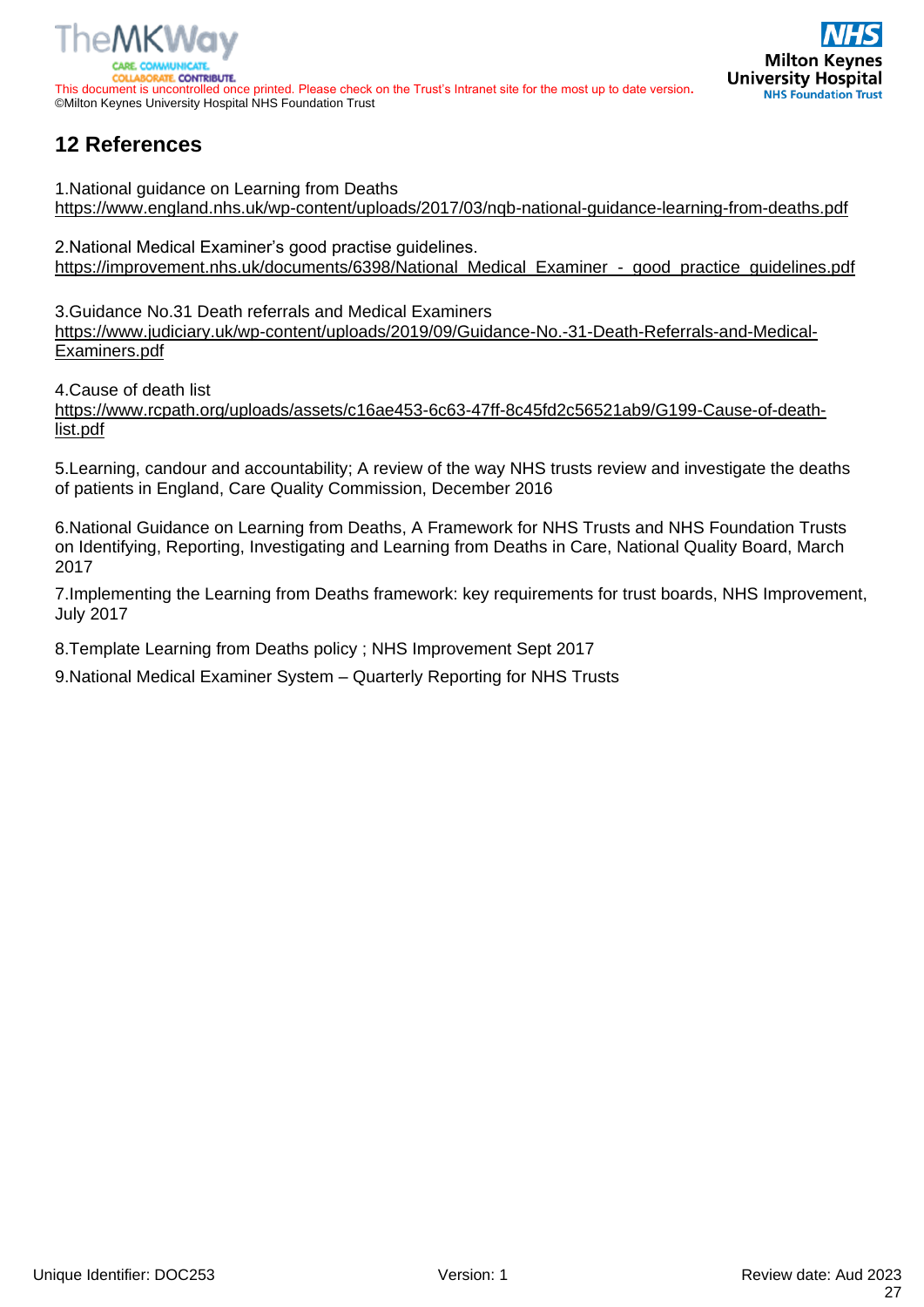

ORATE CONTRIBUTE.

This document is uncontrolled once printed. Please check on the Trust's Intranet site for the most up to date version**.** ©Milton Keynes University Hospital NHS Foundation Trust

# **Appendix 1 Mortality and Morbidity Review Meetings.**

Concerns about patient safety and an increased level of scrutiny of hospital mortality rates have led to a drive for NHS Trusts to review and implement appropriate changes to ensure the delivery of safe, quality care.

In response to this, NHS England published the 'Mortality Governance Guide' in December 2015, which outlines general principles around mortality reviews; it is expected that acute trusts and other health care organisations should incorporate this guidance, aligning Mortality and Morbidity Reviews with their governance systems, in order to measure assurance of the provision of safe, effective care focusing on the systems and processes used in the service.

Purpose and objectives of Departmental/Specialty Mortality & Morbidity Meetings

The purpose of the Mortality Group meetings is to establish a consistent and robust process to identify and reduce all avoidable in-hospital mortality by:

- Systematically reviewing care through a structured analysis of patient records
- Focusing on reducing complications
- Improving patient pathways (reducing variability of care)
- Improving early recognition and escalation of care for deteriorating patients
- Learning from problems that contribute to avoidable patient death and harm
- Sharing the learning; promoting best practice and behaviours across the organisation

Note: this process does not include reviews for stillbirths/maternal/infants deaths. Please refer to the Terms of Reference for Perinatal Mortality and Morbidity which can be found on the Trust's intranet site.

#### Membership:

Core representation at Department M&M meetings should include:

- All consultants within the speciality
- Junior Doctors
- Senior nursing staff (Speciality specialist nurses, speciality ward and matrons where appropriate)
- Junior Nursing staff
- Key Allied Health Care Professionals where relevant to department/speciality

Other invitees can include:

- Doctors– where relevant from other specialist groups (e.g. anaesthetics for surgical patients or ITU)
- **Clinical Audit**
- **Clinical Coding**
- Representation from the Information Team

#### Quorum

To be agreed by individual speciality M&M as this will vary depending on the size of each department and grades within each team.

For example, it could be agreed that for X department this will consist of the Speciality M&M Lead and XYZ members (of which, will include at least an agreed minimum number of consultants).

#### Frequency of Meetings

In general, to discuss deaths soon after they occur, meetings will be held monthly. For specialities with high numbers of deaths, more frequent meetings may be required to ensure a mechanism for good quality discussion and regular learning is in place.

For departments with low death rates, meetings may be held less frequently but they should still be held as they represent an opportunity to discuss morbidity and to learn and improve patient pathways. Meetings that are required less frequently could be incorporated in departmental governance meetings.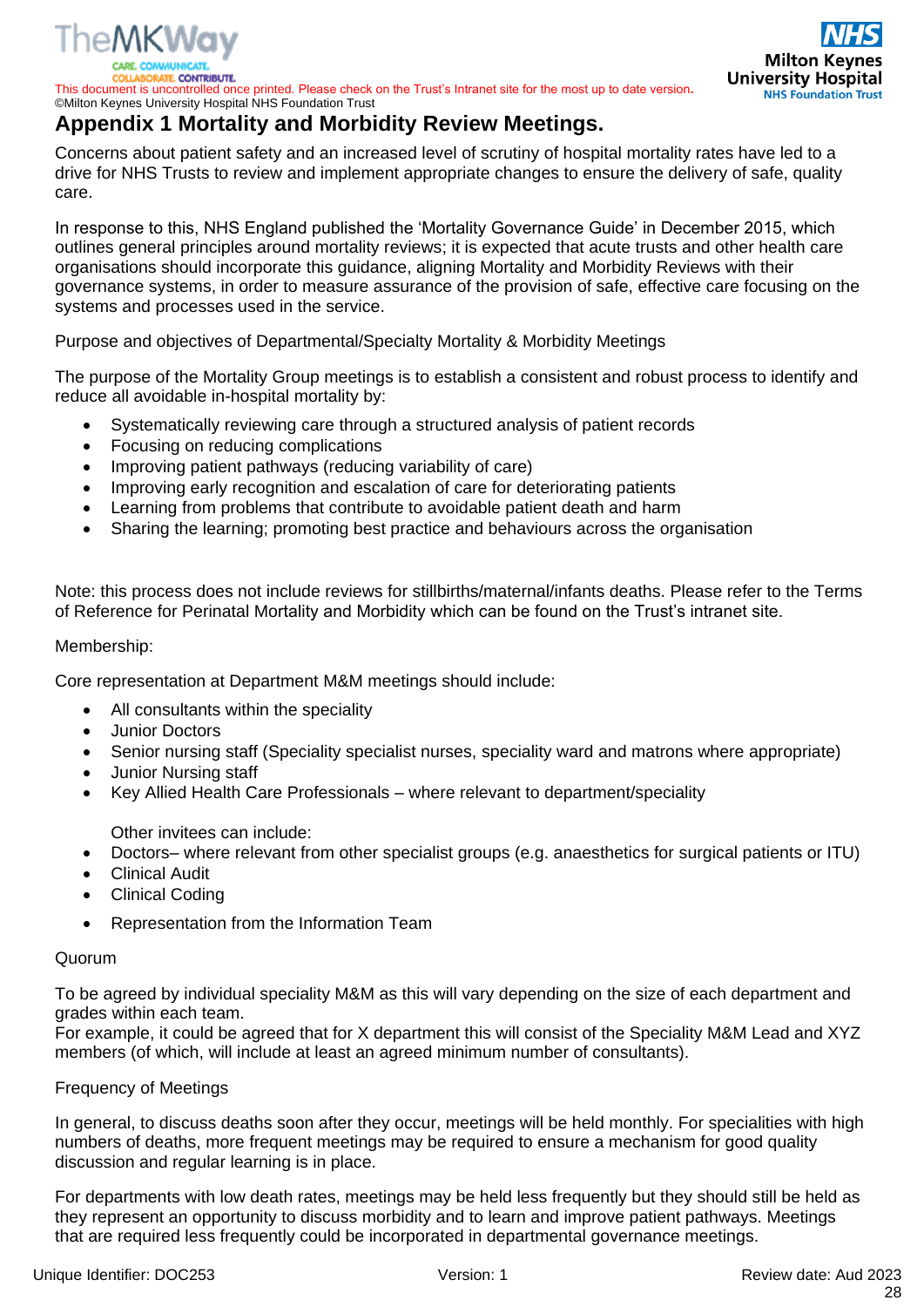

**RATE CONTRIBUTE** 

This document is uncontrolled once printed. Please check on the Trust's Intranet site for the most up to date version**.** ©Milton Keynes University Hospital NHS Foundation Trust

**Milton Keynes University Hospital NHS Foundation Trust** 

For the xxxxxxxx department, the meeting frequency will be xxxxxxxx (e.g. fortnightly, monthly, or quarterly)

Operational Functions:

- To work towards the elimination of all avoidable in-hospital mortality. The responsibility of department/clinical teams' mortality and morbidity reviews should be distributed amongst ALL consultants/senior members in order for them to understand the outcomes of their clinical practice. Each department/speciality should identify a Mortality and Morbidity Lead who will be the department/specialty representative and will be required to attend the monthly Mortality Group meetings.
- To share learning from department Mortality and Morbidity meetings across the wider system.
- To consider mortality data specific to the department in conjunction with case note review and identify areas for investigation and areas for improvement. For the xxxxx department this will include data from yyyyy and zzzz.
- To lead on in depth review where concerns are highlighted; with an identified lead for the review and writing up results
- To learn from reviews; develop ideas and formulate proposals for implementation.
- To develop M&M minutes/reports/dashboard; provide assurance to the Mortality Group / Division / Trust Board on patient mortality
- To ensure that the departmental M+M meeting is aligned with the operational functions of the
- Mortality Group as listed in the Terms of Reference for that group

Roles and Duties of Department/ Team M&M Lead

- To support the alignment of department Mortality and Morbidity meetings for the purpose of reducing all avoidable deaths
- To provide senior leadership, support and overview of the Departmental/Team Mortality and Morbidity meetings
- To support the implementation of mortality reduction strategy that aligns hospital systems such as audit, information services and training
- Sign off action plans and methodologies that are designed to reduce Mortality and Morbidity across the department/speciality
- Sign off regulatory mortality responses
- To report on Mortality performance to the Mortality Group
- To review the effectiveness of the Mortality and Morbidity Meeting annually.
- Accountability/Reporting
- Discussions and outcomes from the meeting should be recorded including the conclusions around sub-optimal and/or outstanding care. Associated minutes should be produced for circulation to the Divisional Board and Mortality Group.

There should be a standard scale to classify the care delivered for each mortality case reviewed and discussed. The NCEPOD (National Confidential Enquiries into Patient Outcomes and Death) Classification should be used as below:

- Good Practice The standard you would expect from yourself, your trainees and your institution.
- Room for Improvement Aspects of Clinical care could have been better.
- Room for Improvement Aspects of Organisational care could have been better.
- Room for Improvement Aspects of both Clinical & Organisational care that could have been better.
- Less than Satisfactory Several aspects of clinical and/or Organisational care that were well below what you would accept from yourself, your trainees and your institution.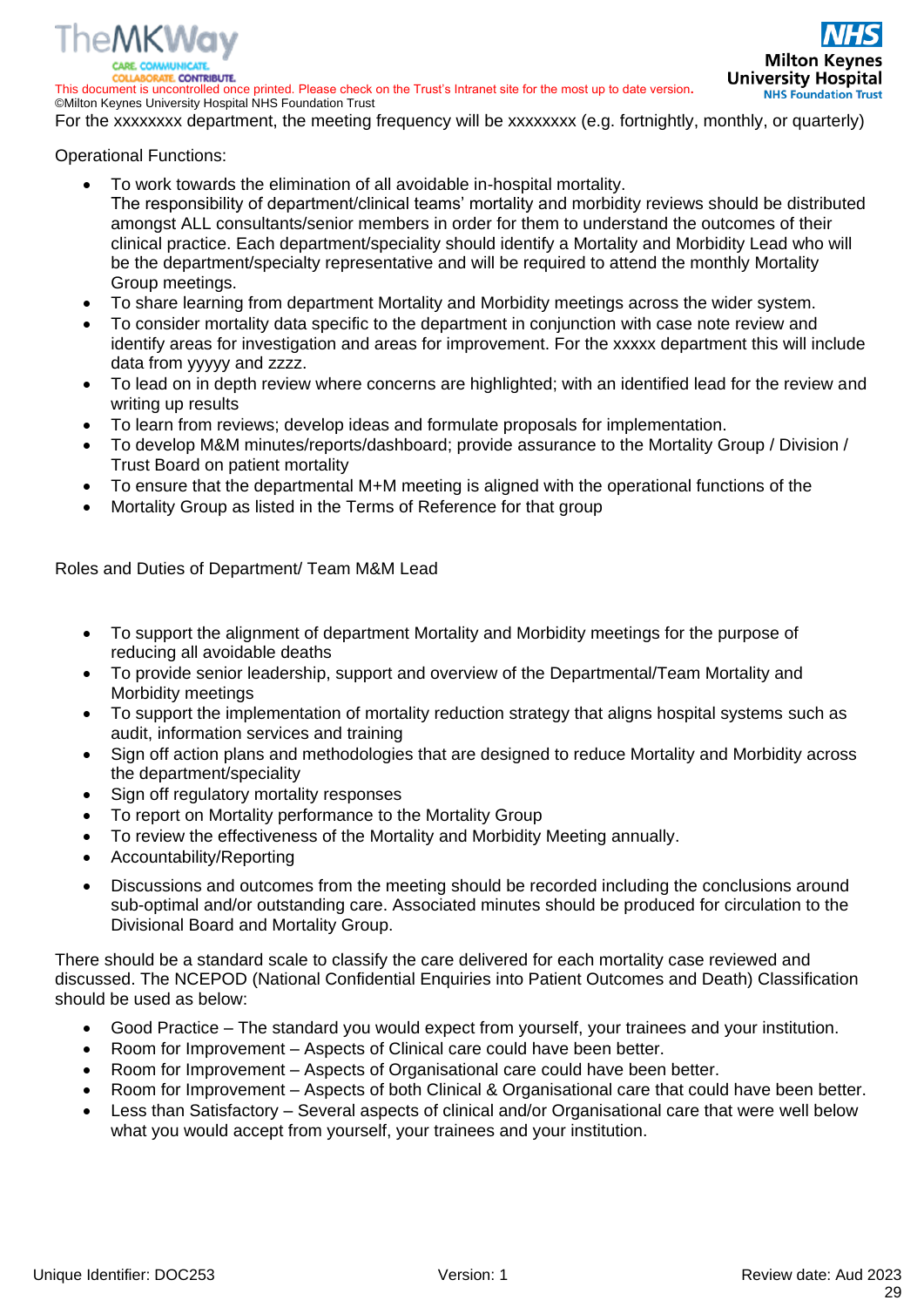

TE CONTRIBUTE.

This document is uncontrolled once printed. Please check on the Trust's Intranet site for the most up to date version**.** ©Milton Keynes University Hospital NHS Foundation Trust

# **Appendix 2 Child Death Flow Chart**



# **Appendix 3 Adult Death Flow Chart**